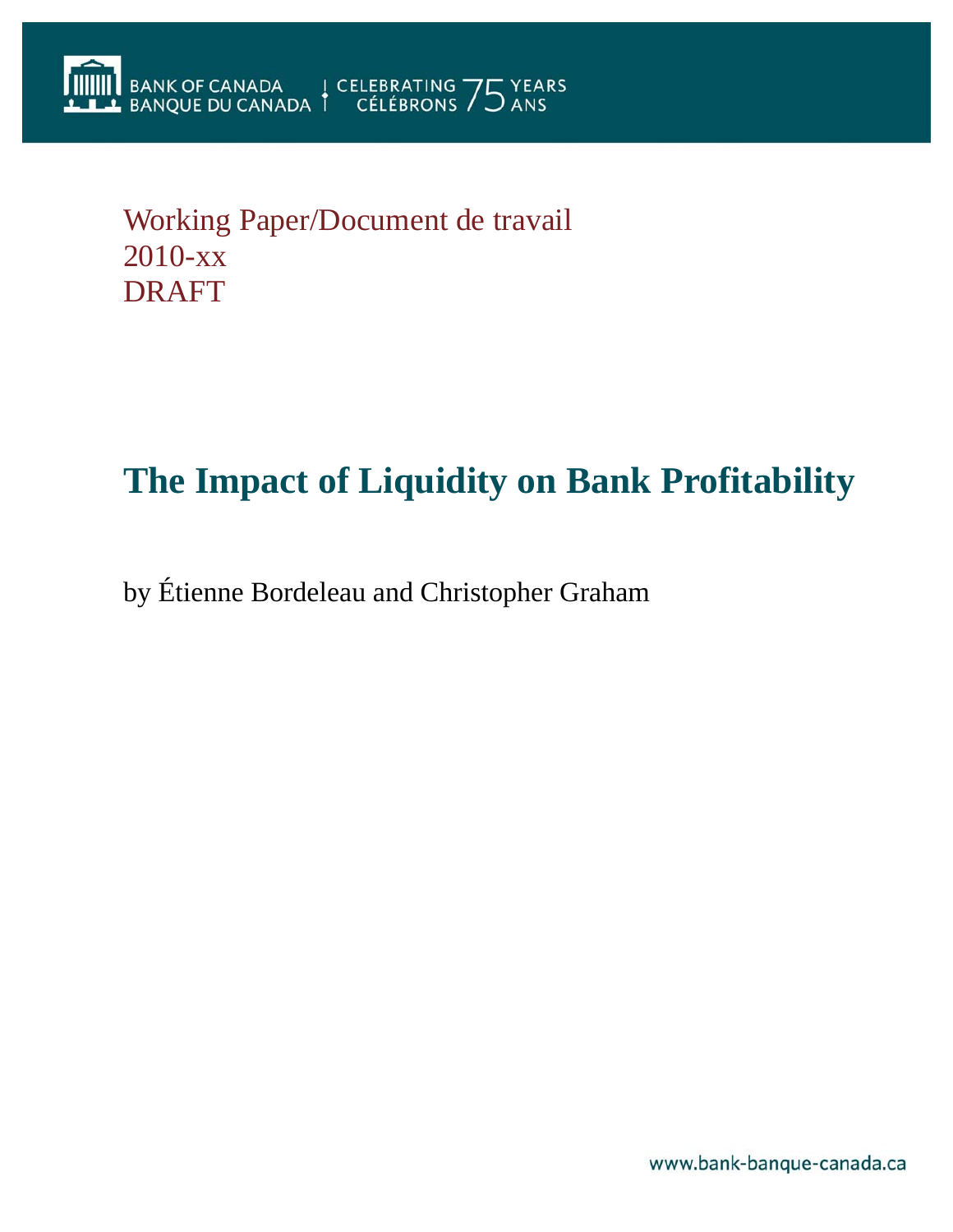Bank of Canada Working Paper 2010-xx

Date 2010

# **The impact of Liquidity on Bank Profitability**

**by** 

### **Étienne Bordeleau and Christopher Graham**

Financial Stability Department Bank of Canada Ottawa, Ontario, Canada K1A 0G9 ebordeleau-labrecque@bankofcanada.ca, cgraham@bankofcanada.ca

Bank of Canada working papers are theoretical or empirical works-in-progress on subjects in economics and finance. The views expressed in this paper are those of the authors. No responsibility for them should be attributed to the Bank of Canada.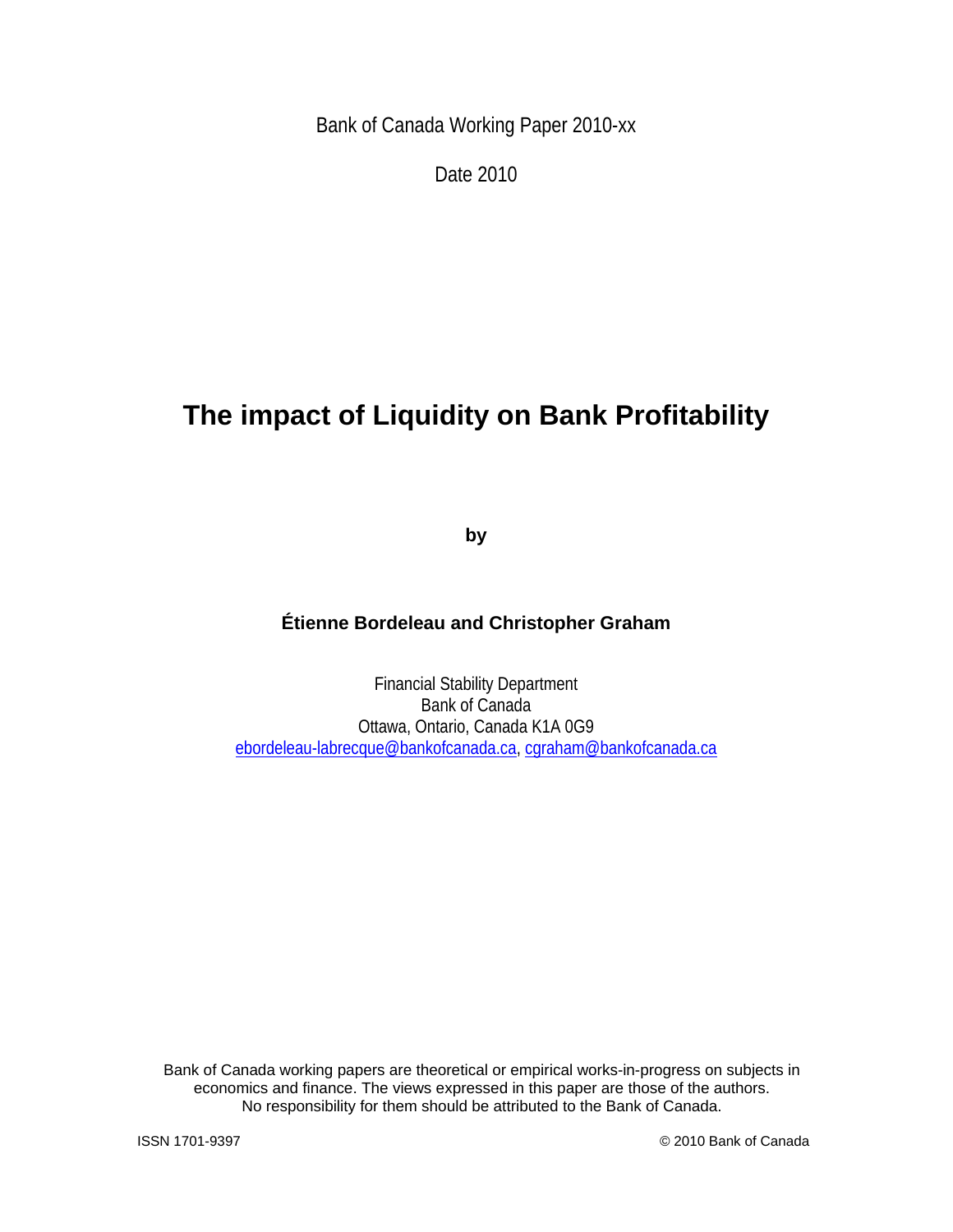# **Acknowledgements**

The authors would like to thank, in alphabetical order, Jason Allen, James Chapman, Allan Crawford, Evren Damar, Christopher D'Souza, Prasanna Gai, Céline Gauthier, Toni Gravelle, Frank Milne, and Jonathan Witmer.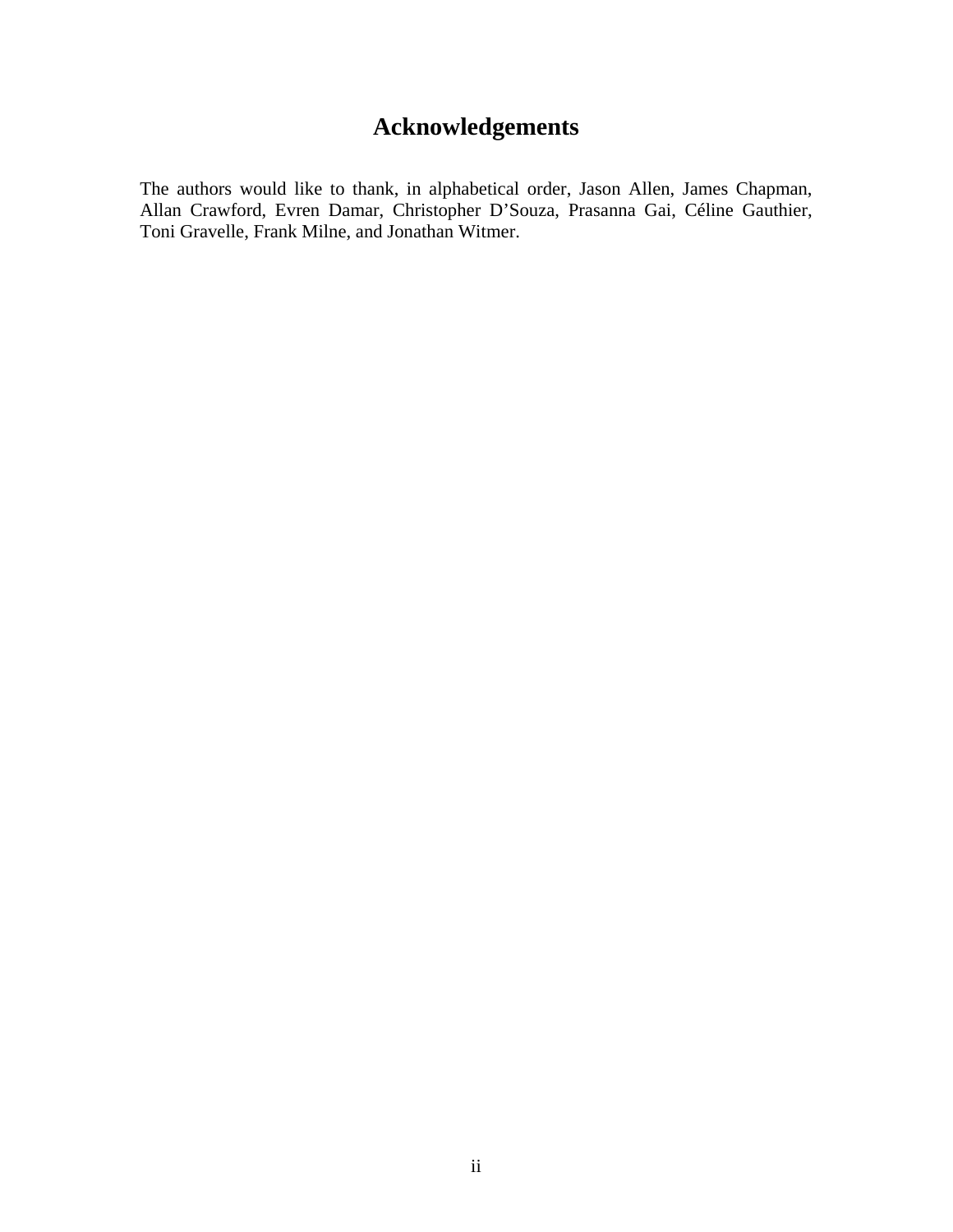## **Abstract**

The recent crisis has underlined the importance of sound bank liquidity management. In response, regulators are devising new liquidity standards with the aim of making the financial system more stable and resilient. In this paper, the authors analyse the impact of liquid asset holdings on bank profitability for a sample of large U.S. and Canadian banks. Results suggest that profitability is improved for banks that hold some liquid assets, however, there is a point at which holding further liquid assets diminishes a banks' profitability, all else equal. Moreover, empirical evidence also suggests that this relationship varies depending on a bank's business model and the state of the economy. These results are particularly relevant as policymakers devise new standards establishing an appropriate level of liquidity for banks. While it is generally agreed upon that banks undervalued liquidity prior to the recent financial crisis, one must also consider the tradeoff between resilience to liquidity shocks and the cost of holding lower-yielding liquid assets as the latter may impact banks' ability to generate revenues, increase capital and extend credit.

*JEL classification: G21, G32,G33 Bank classification: Financial System Regulation and Policies, Financial Institutions, Financial Stability* 

# **Résumé**

Texte

*Classification JEL : G21, G32,G33 Classification de la Banque : Réglementation et politiques relatives au système financier, Stabilité financière, Services financiers*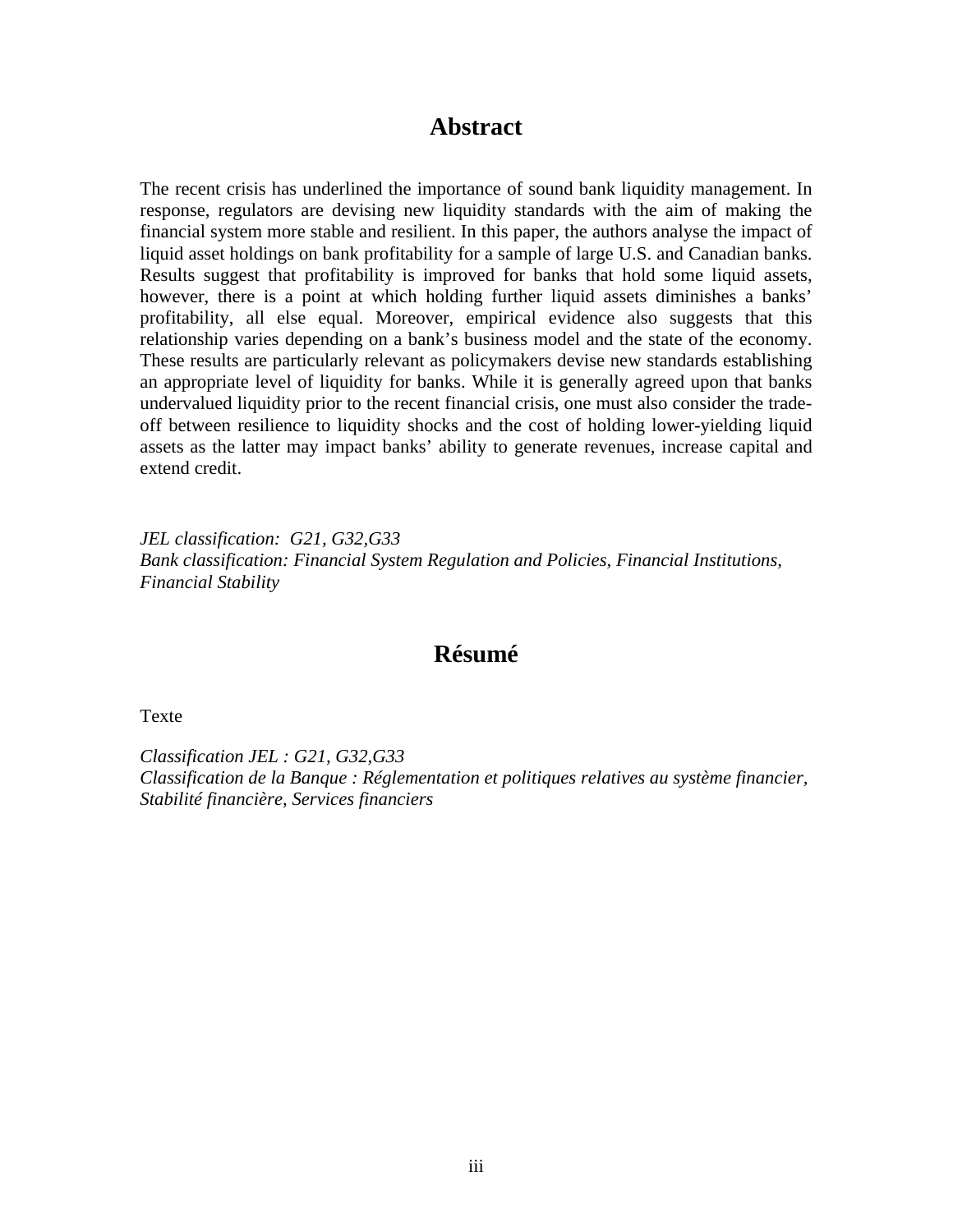# *1.0 Introduction*

 $\overline{a}$ 

Liquidity was an instrumental factor during the recent financial crisis. As uncertainty led funding sources to evaporate, many banks quickly found themselves short on cash to cover their obligations as they came due. In extreme cases, banks in some countries failed or were forced into mergers. As a result, in the interest of broader financial stability, substantial amounts of liquidity were provided by authorities in many countries, including Canada and the United States  $(Longworth 2010; Bernanke 2008).$ 

In the aftermath of the crisis, there is a general sense that banks had not fully appreciated the importance of liquidity risk management and the implications of such risk for the bank itself, as well as the wider financial system.<sup>1</sup> As such, policymakers have suggested that banks should hold more liquid assets than in the past, to help self-insure against potential liquidity or funding difficulties. This has led to an international desire for common measures and standards for liquidity risk, culminating in ongoing work by the Basel Committee on Banking Supervision (BCBS)  $2010$ ).

Since liquid assets such as cash and government securities generally have a relatively low return, holding them imposes an opportunity cost on a bank. In the absence of regulation, it is reasonable to expect banks will hold liquid assets to the extent they help to maximize the firm's profitability. Beyond this, policymakers have the option to require larger holdings of liquid assets, for instance, if it is seen as a benefit to the stability of the overall financial system. That said, the aim of this paper is not to establish the ideal level of liquid asset holdings, but rather to help distinguish empirically, whether banks' holdings of liquid assets have a significant impact on their profitability. Should this be the case, such basic empirical information is crucial to proper calibration in the context of domestic and international liquidity regulation. While regulation can make the financial system more resilient to liquidity shocks, calibration should recognize any associated costs to the efficiency of financial intermediation as this could result in higher borrowing costs for other agents in the system.

In short, while controlling for other factors, this paper finds evidence, based on a panel of Canadian and American banks from 1997 to the end of 2009, that profitability is improved for banks that hold some liquid assets, however, there is a point at which holding further liquid assets diminishes a banks' profitability, all else equal. These findings are conceptually in line with relevant literature and are consistent with the idea that the opportunity cost of holding low‐return assets eventually outweighs the benefit of any increase in the bank's liquidity resiliency as perceived by funding markets.

In the context of this relationship, estimated results suggest some evidence of further positive benefit to holding additional liquid assets for institutions that follow a less traditional, more volatile (i.e., more market-based) banking model. Likewise, there is a similar estimated benefit to holding more liquid assets when economic conditions deteriorate.

The remainder of this paper sets forth this evidence, beginning with some stylized facts and regulatory context. This is followed by a brief description of the relevant literature and the

 $1$  For a framework assessing systemic liquidity risk, see Gauthier, He and Souissi (2010).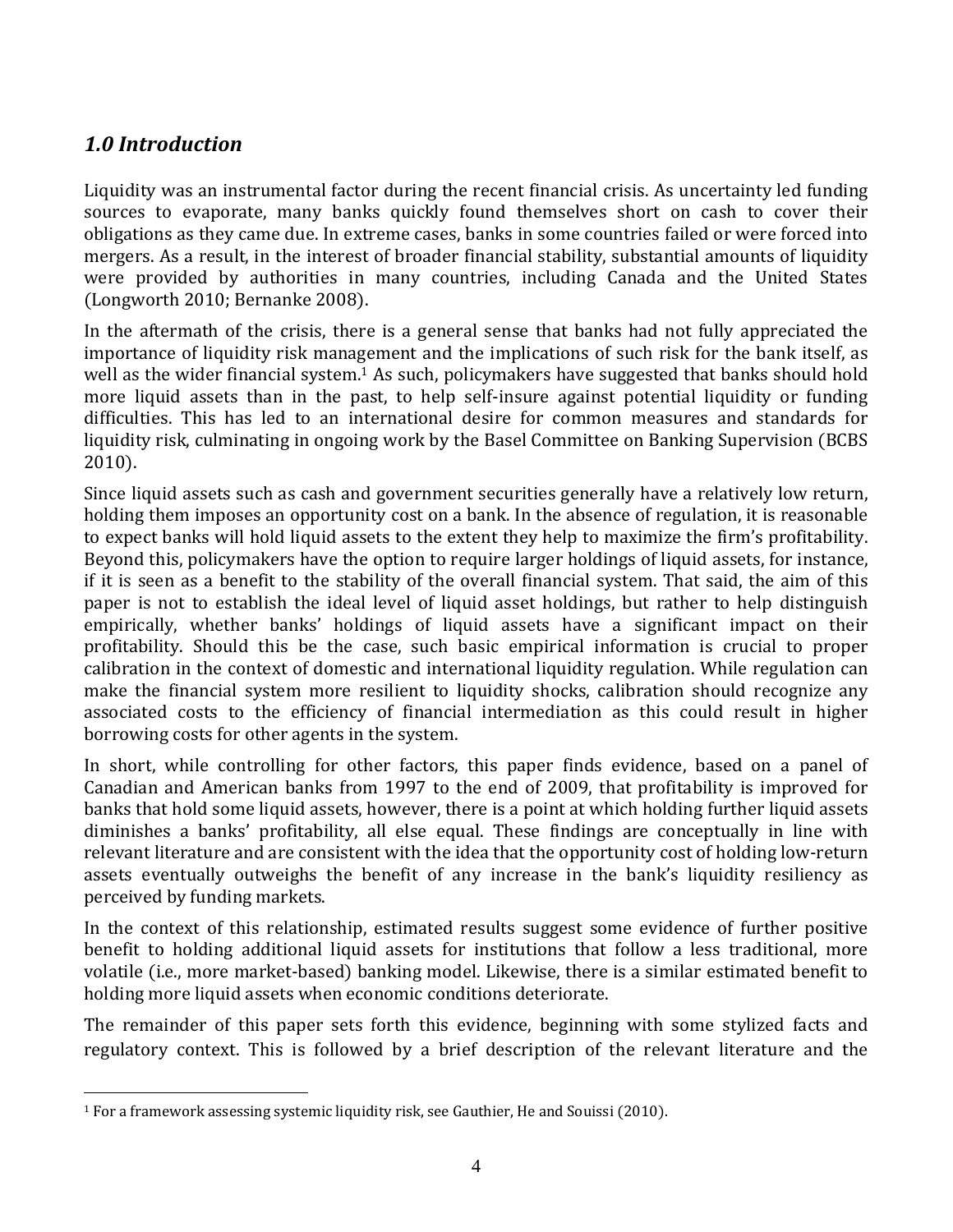empirical framework as applied in this paper. Finally, the empirical results are presented and policy implications are drawn.

# *2.0 Stylized Facts and Regulatory Context*

As shown in Figure 1, banks in Canada and the United States had been holding a declining share of their balance sheet in liquid assets, such as cash and government securities, prior to the onset of the recent financial crisis.2 Indeed, in reaction to the funding and liquidity pressures experienced during the crisis, banks, in aggregate, began to hold considerably more liquid assets. While there was an opportunity cost of holding liquid assets given their relatively low return, banks and supervisors recognized the operational benefits of additional liquidity, along with the benefits in terms of market perception. A relatively strong liquid asset pool could represent a more robust bank to investors and funding markets.



In fact, it was during the crisis that authorities in various countries saw the need for a consistent standard to monitor and improve bank liquidity. As such, the G20 recommended that the Basel Committee on Banking Supervision (BCBS) establish "a global framework for promoting stronger liquidity buffers at financial institutions" (Working Group 1 of the G20 2009). This framework, published in December 2010 and subject to an observation period over coming years, would include, among other things, a requirement that internationally-active banks hold enough liquid assets to cover their net cash outflows over a 30-day stress scenario (BCBS 2010). In broad terms, this regulatory standard is meant to ensure banks are self‐insured to withstand a specified idiosyncratic and market-wide liquidity shock. Not surprisingly, however, the calibration of such a standard is key to its impact on banks and the financial system as a whole. For reasons such as

 $\overline{a}$ <sup>2</sup> As an aside, accounting differences help explain the level difference between the liquid asset ratio for Canadian and U.S. banks. As is discussed later in this paper and in Appendix B, U.S. accounting allows banks to report their derivative positions net of master netting agreements, while Canadian banks report derivatives on a gross basis. All else equal, this will deflate the U.S. measure of total assets relative to the Canadian measure.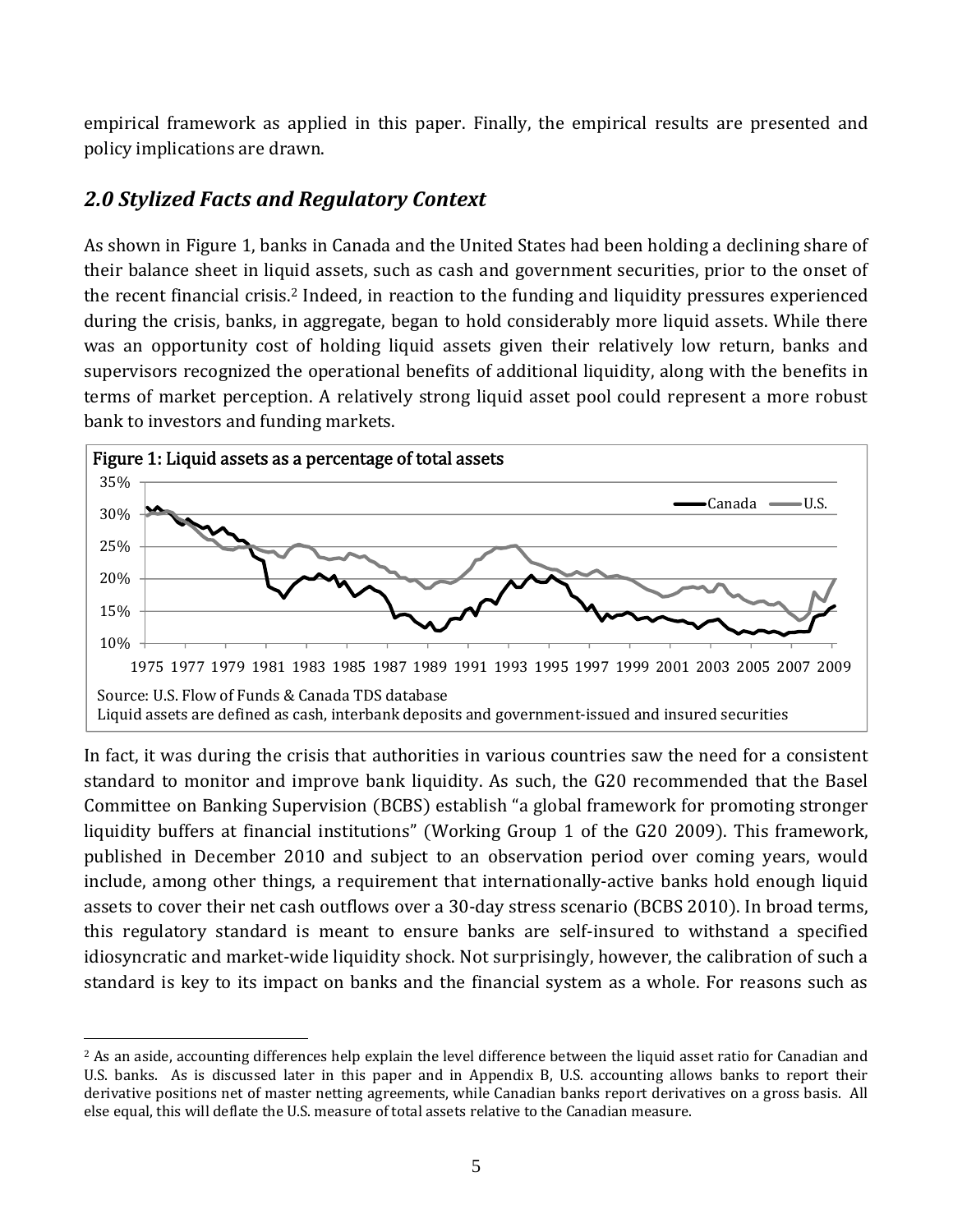this, it is crucial to understand the impact that a change in bank's liquid asset holdings has on its stability and profitability.

Figure 2 presents historical data on a weighted average of return on equity (ROE) for Canadian and U.S. banks since 1997. Of note, banks in the United States experienced considerable losses throughout the financial crisis, while those in Canada generally did not. Combining the information in both Figure 1 and Figure 2, it is unclear through visual observation what the impact of additional liquid assets has been on the profitability of Canadian and U.S. banks. As such, this paper takes an empirical approach to investigate this question while controlling for other relevant factors.



# *3.0 Literature and Empirical Framework*

<u>.</u>

A broad literature exists surrounding the analysis of liquidity holdings for firms.3 While a very limited number of studies appear to include liquidity as an explanatory variable for bank profitability, this relationship is not the focus of those papers and the empirical results are mixed.4 To our knowledge, there is no existing empirical work directly focusing on the specific question considered in the current paper: whether banks' holdings of liquid assets have a significant impact on their profitability. However, we are able to draw on relevant concepts in some related

<sup>&</sup>lt;sup>3</sup> The economics and finance literature analyse four possible reasons for firms to hold liquid assets; the *transaction* motive (Miller and Orr 1966), the precautionary motive (Opler, Pinkowitz, Stulz, and Williamson 1999), the tax motive (Foley, Hartzell, Titman, and Twite 2007) and finally the *agency motive* (Jensen 1986). An overview of the rationale behind those motives can be found in Bates, Kahle and Stulz (2008).

 $4$  For example, Bourke (1989) finds some evidence of a positive relationship between liquid assets and bank profitability for 90 banks in Europe, North America and Australia from 1972 to 1981, while Molyneux and Thornton (1992) and Goddard, et al  $(2004)$  find mixed evidence of a negative relationship between the two variables for European banks in the late 1980s and mid‐1990s, respectively. Liquid assets are generally included as a control variable in these studies with very limited discussion around the estimated parameter.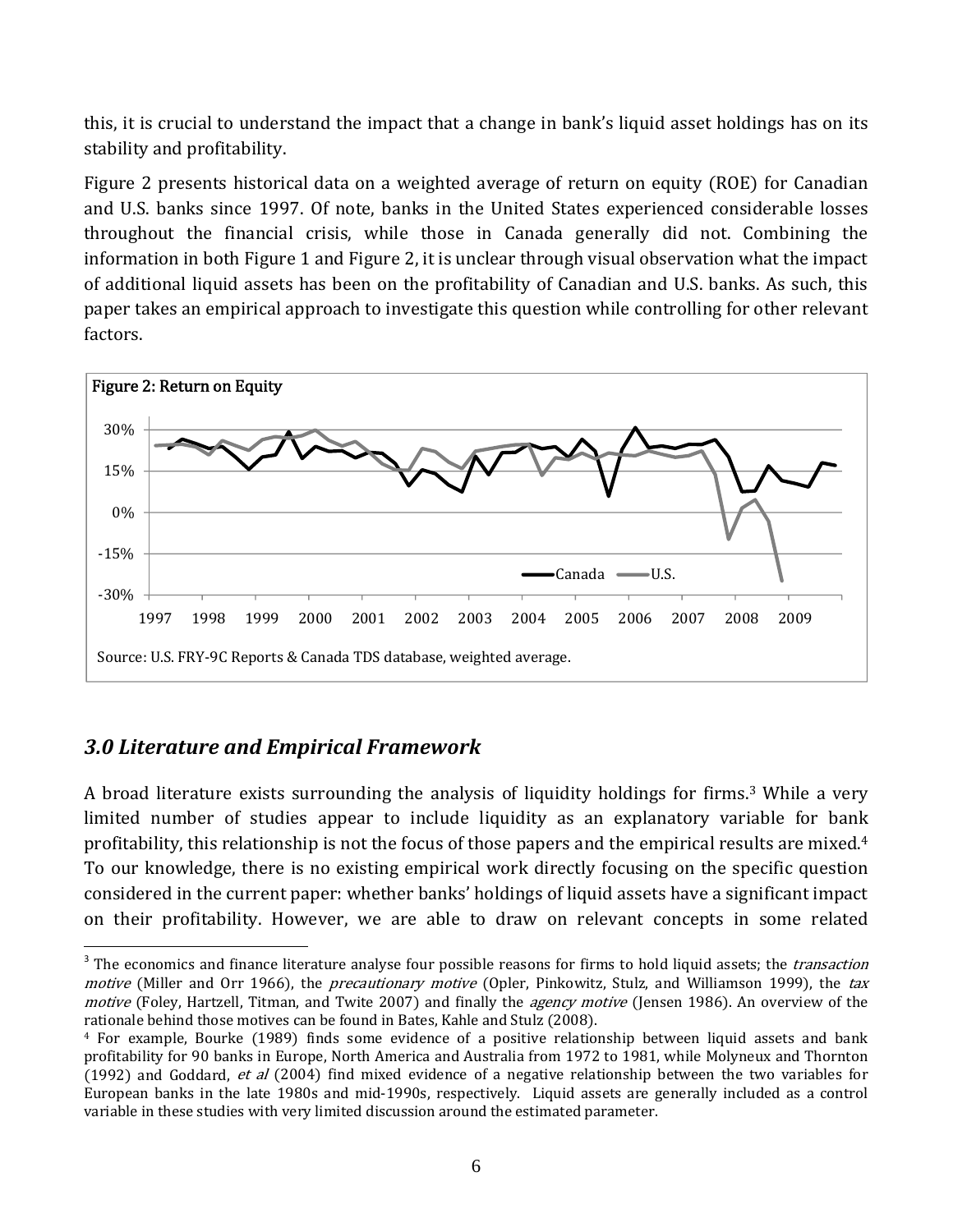literature dealing with the impact of capital on bank profitability and of the impact of liquid assets on bank credit risk.

Berger (1995) analyses the statistical relationships between bank earnings and capital for U.S. banks over the period of 1983-1989 and finds that, contrary to what one might expect in situations of perfect capital markets with symmetric information (see Modigliani and Miller  $(1958, 1963)$ , there is a positive relationship between capital and return on equity. This result, according to the author, is consistent with the "expected bankruptcy cost hypothesis." More specifically, Berger's results suggest that banks with higher levels of capital see their funding costs decrease to such an extent that it more than offsets the cost of issuing additional capital.<sup>5</sup> While Berger (1995) applies the concept of the "*expected bankruptcy cost hypothesis*" in the realm of capital, it is also conceptually applicable to the impact of liquid assets on profitability, whereby banks holding more liquid assets benefit from a superior perception in funding markets, reducing their financing costs and increasing profitability.

At the same time, a recent paper by Morris and Shin  $(2010)$  develops a model where the total credit risk of a bank is decomposed into "*insolvency risk*" ("the conditional probability of default due to deterioration of asset quality if there is no run by short-term creditors") and "*illiquidity* risk" ("the probability of a default due to a run when the institution would otherwise have been solvent"). The model provides a formula for "*illiquidity risk*" and the authors show that an increase in the liquidity ratio of a bank decreases the probability of an "illiquid" default. 6

These two concepts can be drawn together in the context of the current paper. If an increase in the relative liquid assets holdings of a bank decreases its probability of default, and if the "expected" bankruptcy cost hypothesis" is indeed correct, then holdings of liquid assets should exhibit a positive relationship with bank profits. At the same time, holding liquid assets imposes an opportunity cost on the bank given their low return relative to other assets, thereby having a negative effect on profitability. Thus, overall, we expect liquid assets to exhibit a non‐linear relationship to bank profitability in which increasing liquid assets would improve a bank's profitability through the *"expected bankruptcy cost hypothesis"*, as long as the marginal benefit of holding additional liquid assets outweighs the opportunity cost of their low relative return.

Concurrently, the impact of liquid assets on profitability can be affected by other factors such as the bank's business model, or exogenous economic conditions. This idea is, in fact, analogous to existing literature on international reserve holdings. This literature has argued that emerging market economies accumulate reserves to self‐insure against capital flow volatilities and sudden stops (Aizenman and Marion 2003; Stiglitz 2006).<sup>7</sup> Furthermore, recent work by Jeanne and

<sup>&</sup>lt;sup>5</sup> These findings are consistent with literature on market discipline in banking (see Gilbert (1990), Berger (1991)).<br><sup>6</sup> Morris and Shin (2010) conceptually defines the liquidity ratio as "realizable cash on the balance

liabilities." In turn, "realizable cash" is defined as liquid assets plus other assets to which a haircut has been applied.

 $7$  A sudden stop is generally defined as a sudden slowdown in emerging market capital inflows, with an associated shift from large current account deficits into smaller deficits or small surpluses. Sudden stops are "dangerous and they may result in bankruptcies, destruction of human capital and local credit channels" (Calvo, 1998).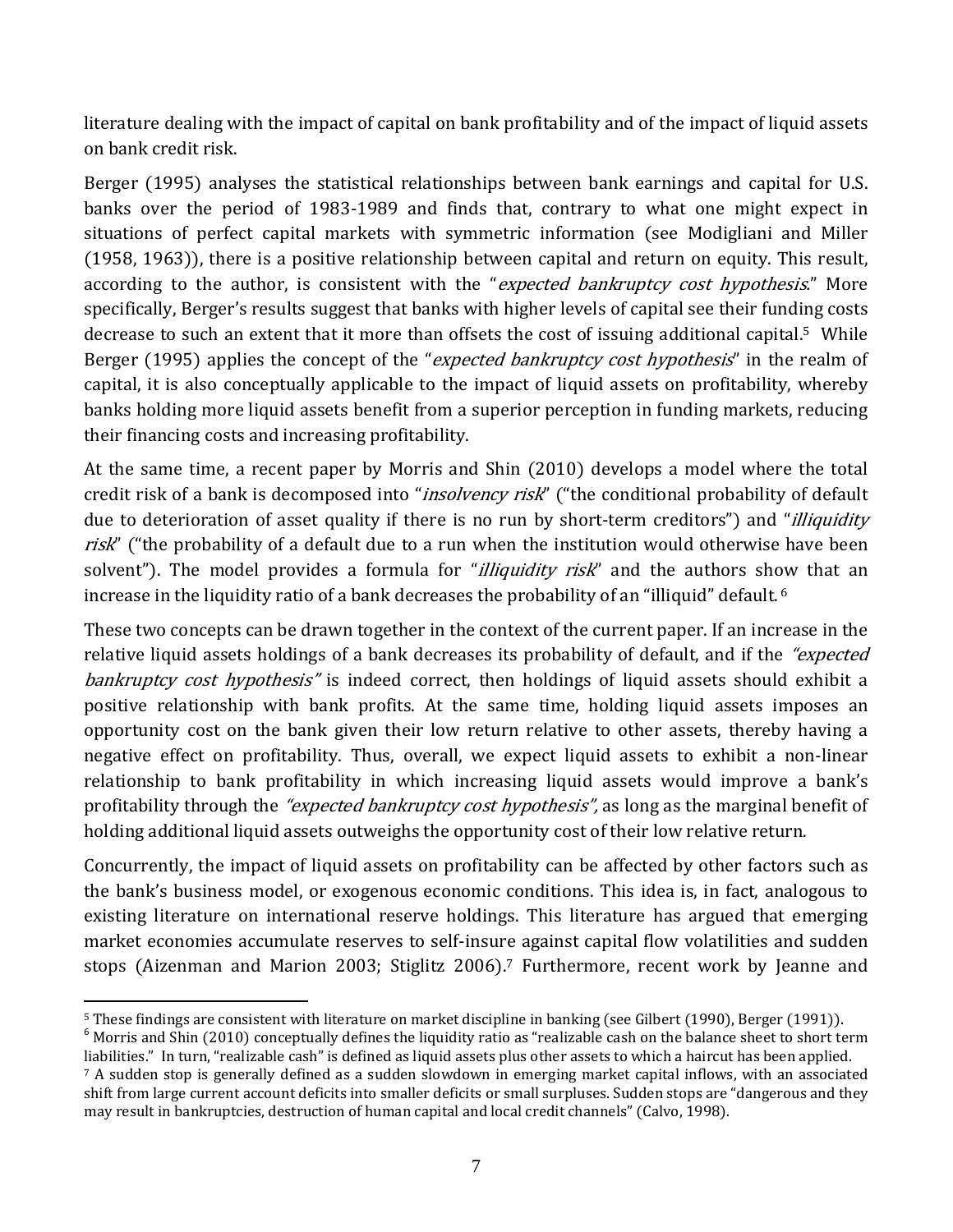Rancière (2009) suggests that the optimal level of a small country's international reserves increases with the amount of short-term debt the country has, and with the probability of a sudden stop. Clear parallels can be drawn between this literature and the need for banks to self‐ insure against liquidity and funding shocks, as illustrated by the recent financial crisis.

Therefore, in our framework, we suppose that the impact on profitability of a bank's holdings of liquid assets (i.e., reserves), depends on the amount of funding that comes due in the short-term and on the general state of the economic cycle. The latter can be interpreted as a proxy for the likelihood of a "sudden stop" or freeze in funding markets.<sup>8</sup> All else equal, if a bank is more reliant on short-term funding, it may need to hold more liquid assets in order to maximize profits. Likewise, if the economic cycle is in a downturn and investors interpret this as an increase in the likelihood of a freeze in funding markets, banks would likely need to self-insure (by increasing their holdings of liquid assets) in order to maximize profits.

Finally, to control for other factors affecting bank profitability, we refer to the literature addressing determinants of bank profitability (Demirguc-Kunt and Huizinga, 1998, 2000; Goddard, Molyneux and Wilson, 2004; Ho and Saunders 1981; Molyneux and Thorton, 1992). Drawing from this work, we include macroeconomic factors such as interest rates, unemployment, inflation and output growth as control variables in our profit equation.

#### *4.0 Data and Empirical Estimation*

 $\overline{a}$ 

The econometric framework is presented in Equation (1). In short, the dependent variable, profitability, is regressed against a non‐linear expression of relative liquid asset holdings, as well as a set of control variables, X.

$$
\pi_{i,t} = \alpha_0 + \alpha_1 l a_{i,t-1} + \alpha_2 l a_{i,t-1}^2 + \alpha_3 l a_{i,t-1} \cdot \text{stfunding}_{i,t} + \alpha_4 l a_{i,t-1} \cdot \text{gdp}_{i,t} + X\beta + u_{i,t} \tag{1}
$$

More specifically, to test for the key relationship of interest between liquid assets and profitability  $(\pi)$ , Equation (1) expresses the liquid asset ratio  $(d\tilde{a})$  as a nonlinear polynomial of order two, as well as the product of real GDP growth  $(gdp)$ , and a proxy for short-term funding reliance (stfunding), respectively. Moreover, since creditors must first observe the relative liquidity of a bank before adjusting their views on its credit risk, all liquid asset terms are lagged by one period.9

<sup>&</sup>lt;sup>8</sup> Note that Morris and Shin (2010) also consider the amount of short-term funding and credit conditions when modelling bank credit risk.

<sup>9</sup> Measures of leverage or capital adequacy, included as control variables, are also lagged, given that the interpretation is similar under the "expected bankruptcy cost hypothesis".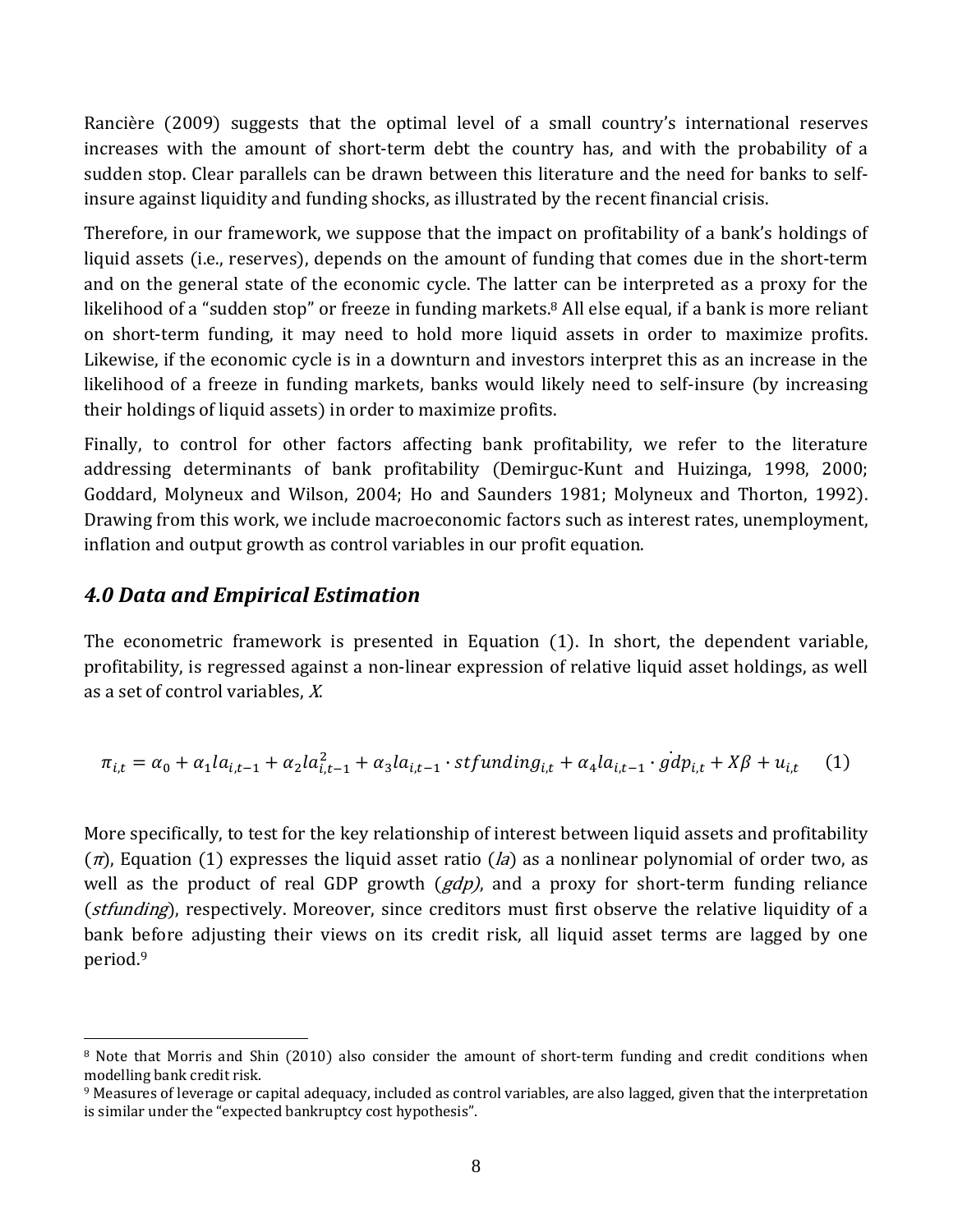To more clearly illustrate the form of the estimated relationship between liquid assets and profitability, Equation (2) presents the marginal impact on profits of the liquid assets ratio. As noted above, this relationship is a function of the liquid assets ratio, a measure of short‐term funding reliance and general macroeconomic conditions. Indeed, setting Equation (2) equal to zero allows one to solve for the reduced-form profit-optimizing level of the liquid assets ratio, given by Equation (3).

$$
\frac{\partial \pi_{i,t}}{\partial la_{i,t-1}} = \alpha_1 + 2 * \alpha_2 la_{i,t-1} + \alpha_3 stfunding_{i,t} + \alpha_4 gdp_{i,t} = 0,\tag{2}
$$

$$
la_{i,t-1}^{*} = \frac{-(\alpha_1 + \alpha_3 stfunding_{i,t} + \alpha_4 g\dot{d}p_{i,t})}{2 * \alpha_2}.
$$
 (3)

#### *4.1 Data*

1

Table A.1 in Appendix A provides a summary of the variables used for empirical estimation, along with their definitions and some descriptive statistics. Of note, the dependent variable, profitability  $(\pi)$ , is measured as return on equity or return on assets as noted, and relative liquid assets, la, are measured as the ratio of cash, government‐issued and government‐guaranteed securities and interbank deposits relative to a bank's total assets. Note that, because of accounting differences in the netting of derivatives on the balance sheet between U.S. GAAP and Canadian GAAP, we imperfectly adjust Canadian banks' total assets, as used in the liquid assets ratio, using the impact of master netting agreements (See Appendix B for details).

Control variables include quarterly growth in real GDP, unemployment and core inflation, as well as a measure of balance sheet leverage, measured as the ratio of assets to shareholders' equity (in the baseline model).

With respect to the short-term funding variable, ideally, one wants to measure a bank's reliance on relatively flighty short‐term funding. Unfortunately, available data are not as granular as desired, since they cover all types and sources of funding coming due within one year.<sup>10</sup> There may be very significant differences in the stability of various sources of short-term funding. For instance, insured retail demand deposits are likely to be much more stable than short‐term market (wholesale) funding. To address this data issue, we assume that a bank's business model  $(i.e.:$  commercial bank versus universal bank) and the structure of its funding  $(short-term versus)$ long-term) are related and use the former as a proxy. Indeed, sample correlations between the market-related proportion of a bank's income (i.e., trading and investment income relative to gross income) and measures of the term of funding are positive and statistically significant at the

 $10$  Moreover, available Canadian data are based on maturity of the interest rate rather than the maturity of the funding itself.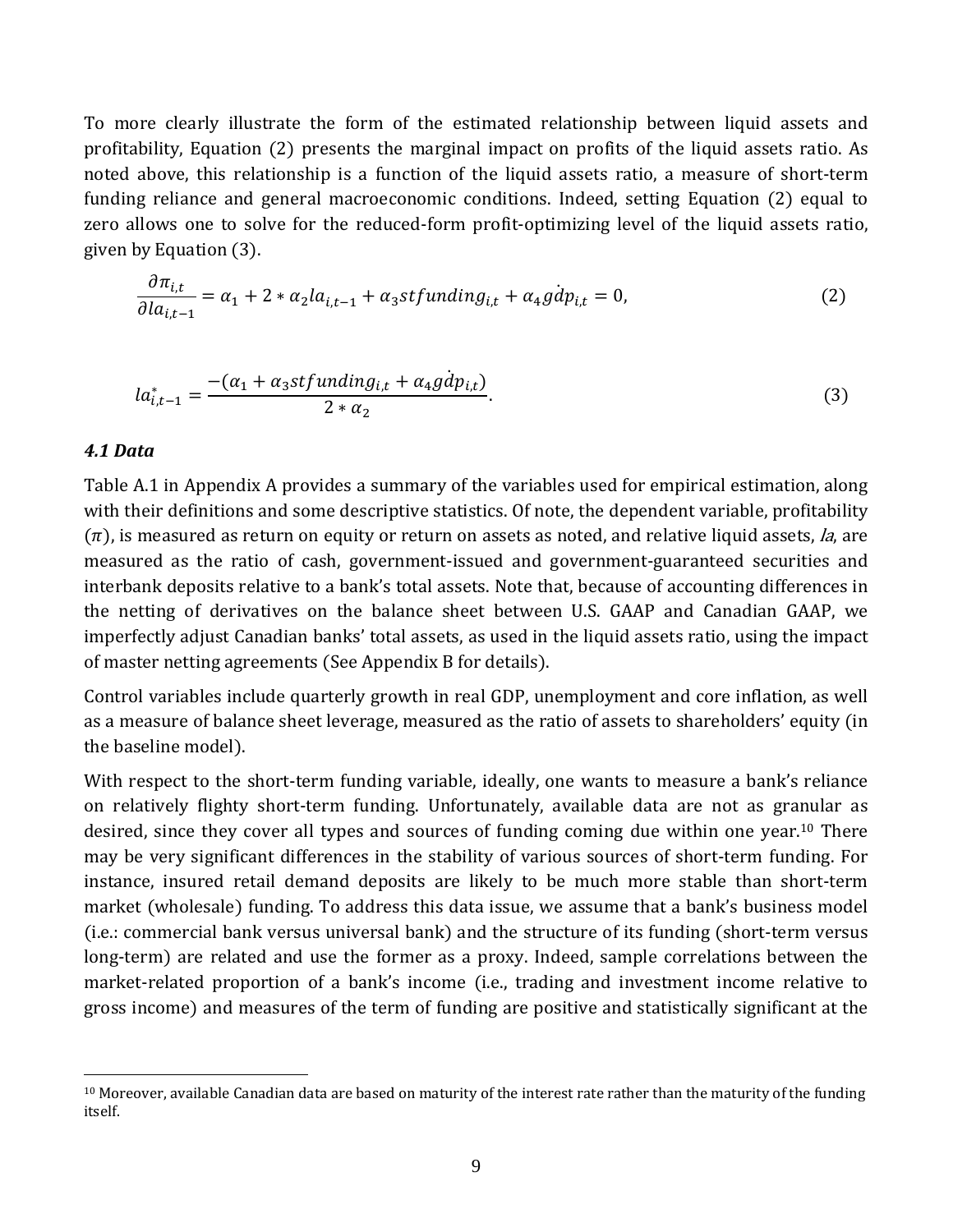$1\%$  level.<sup>11</sup> As a robustness check, equation  $(1)$  will also be estimated using repos as a proxy for the term of funding.

The dataset used for estimation contains a panel of quarterly observations for 55 U.S. bank holding companies (BHC) and 10 Canadian banks, spanning the period from 1997Q1 to 2009Q4.<sup>12</sup> U.S. BHC data are taken from the FRY‐9C regulatory filings while Canadian data are drawn from regulatory reports to the Office of the Superintendent of Financial Institutions (OSFI).

The model is estimated using a panel two-step GMM procedure with bank and time fixed-effects, in which only the macroeconomic variables are treated as exogenous. To help correct for endogeneity, all other explanatory variables are instrumented with three lags of themselves.<sup>13</sup> Moreover, we use a kernel-based method with automatic bandwidth selection developed by Newey-West (1994) to obtain heteroskedastic and autocorrelation consistent (HAC) standard errors and covariance estimation.

#### *4.2 Baseline Results*

1

Column 1 of Table A.2 presents the baseline estimation results in which return on equity is regressed on the liquid asset ratio (in level form and as a product of GDP growth and a product of market income share), along with the control variables for GDP growth, inflation and balance sheet leverage. Note that the estimation gives an adjusted R-squared (around 0.58) that is in line with the current literature, and also shows desirable characteristics with respect to the instrumental variables used.14

Turning to the key results, the estimated relationship between liquid assets and bank profitability is as expected. Coefficients for the liquid assets ratio, its square, its product with GDP growth, and its product with a proxy for reliance on short‐term funding are all statistically significant at the 1% level. As expected, we find evidence of a non‐linear relationship between profitability and liquid asset holdings. More specifically, as illustrated in Figure 3, the negative coefficient on  $\alpha_2$ indicates that profitability is maximized, according to this reduced-form model, at  $la_{i,t-1}^*$ . In other words, the relationship takes the form of a downward‐concave parabola and to the extent the

<sup>11</sup> Funding term is measured by either repurchase agreements or funding maturing within one year as a share of total liabilities.

<sup>12</sup> Banks were included in the sample if they held at least \$USD10 billion in assets as of 2008Q4.

<sup>&</sup>lt;sup>13</sup> Endogeneity may be present with respect to liquidity in the sense that profits may be a source of additional liquidity for banks. Preliminary work by Aspachs, Nier and Tiesset (2005), for instance, models the liquidity of U.K. banks using profits as one explanatory variable. However, the estimated parameter on profits is generally not statistically significant.

 $14$  We test for the validity of our instruments (i.e.: uncorrelated with the error term) using the Sargan-Hansen test of overidentifying restrictions (Sargan, 1958; Hansen 1982). P-values of our Hansen's J-Statistics indicate that we cannot reject the null hypothesis that the instruments are valid. We also test for underidentification (i.e.: that the excluded instruments are correlated with the endogenous regressors) using the Kleibergen-Paap (2006) rk rank statistic, a heteroskedasticity-robust LM version of the Anderson (1951) canonical correlations test. P-values for this test statistic indicate that we cannot reject the null hypothesis that the model is identified (i.e.: the matrix of the reduced form coefficients is full rank) for all our regressions.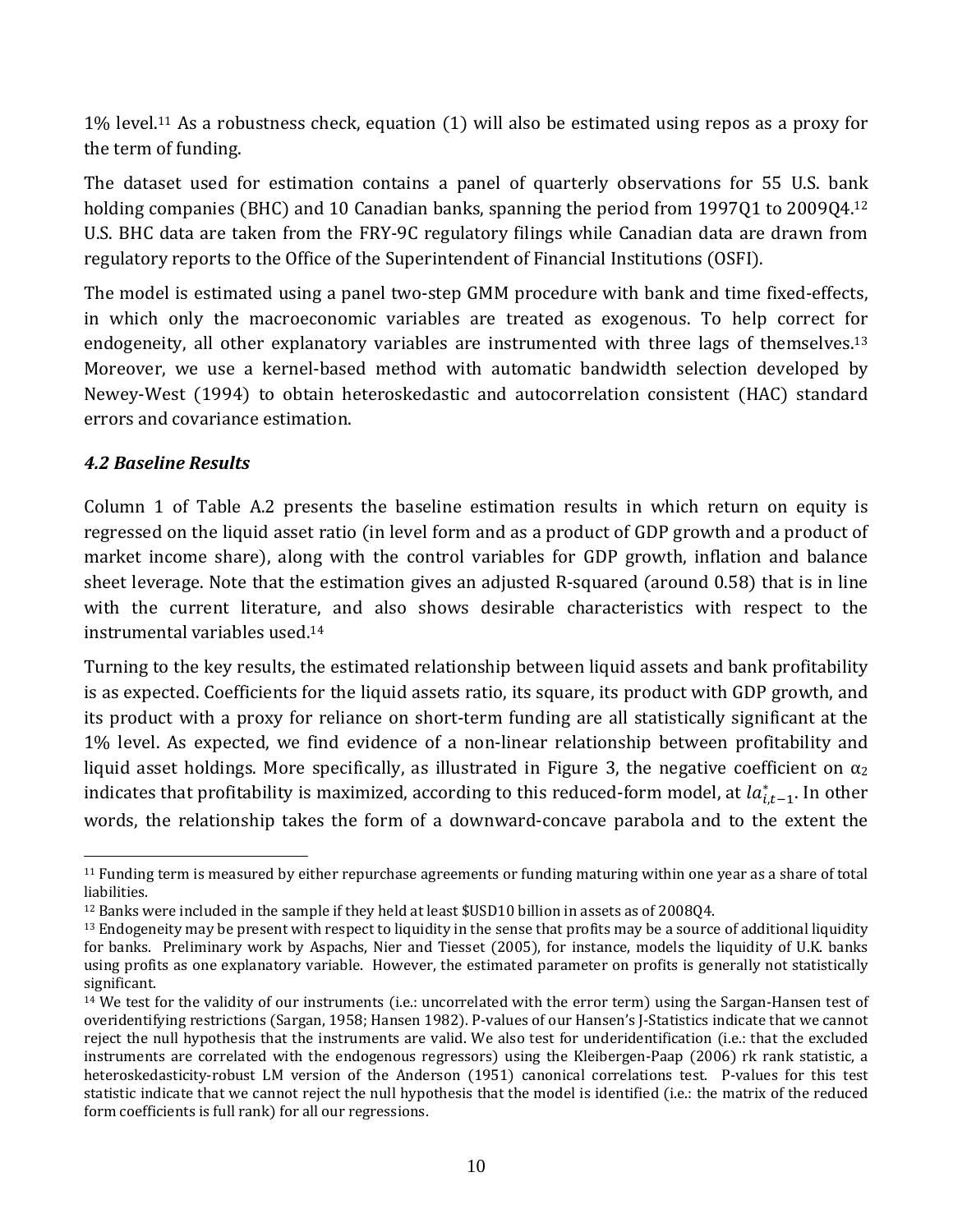relationship is relatively flat around the maximum ( $la_{i,t-1}^*$ ), the cost associated with holding more or less liquid assets will be limited in range around the maximum. Estimation also suggests a negative coefficient, as anticipated, for the interaction term with GDP growth and a positive coefficient for the product with the proxy for reliance on short‐term funding.



Taken together, these results suggest that, all else equal, profitability is improved for banks that hold some liquid assets, however, there is a point at which holding further liquid assets diminishes a banks' profitability, all else equal.<sup>15</sup> This finding is consistent with the idea that funding markets reward banks for holding some liquid assets, but at some point this benefit is outweighed by the opportunity cost of holding such low‐yielding assets. At the same time, as macroeconomic conditions deteriorate, increasing the likelihood of market illiquidity, the reduced-form profitoptimal level of liquid assets  $la_{i,t-1}^*$  increases (recall Equation (3) above), confirming the intuition drawn from Jeanne and Rancière (2009). Likewise, as a bank increases its reliance on capitalmarket-related revenues (a proxy for reliance on short-term funding), the estimated reducedform profit-optimal level of liquid assets also increases, as in Morris and Shin (2010). In short, profit incentives should encourage banks to hold more liquidity in times of weak economic growth or when they maintain a less-traditional business model.<sup>16</sup>

Estimated coefficients on the macroeconomic control variables are generally in line with the existing literature. GDP growth is estimated to have a positive and statistically significant impact on bank profitability, while the level of unemployment, through a higher probability of default on loans, has a negative impact. Meanwhile, the lagged rate of inflation exhibits a negative and statistically significant relationship with profitability. This result differs from the empirical literature (Beckmann, 2007; Demirguc-Kunt and Huizinga, 1998), which typically finds a positive relationship. However, since banks, through their traditional role of maturity transformation, lend

<sup>&</sup>lt;sup>15</sup> Given the fact that banks may choose to increase the riskiness and return of "non-liquid" assets to improve profitability all else equal, the positive (negative) impact of liquid assets on profitability may be over (under) estimated. The ratio of risk-weighted assets to total assets was used in an attempt to control for the riskiness of assets, but was found not to be statistically significant at conventional levels, in part because of high multicollinearity with the liquid assets ratio. Moreover, risk-weighted assets might not adequately reflect the riskiness of a bank's activities as it tends to exhibit procyclical bias (Bordeleau, Crawford and Graham 2009).

<sup>&</sup>lt;sup>16</sup> Not surprisingly, the non-linearities between liquid assets and profitability presented here are particularly relevant over the period of the recent economic crisis.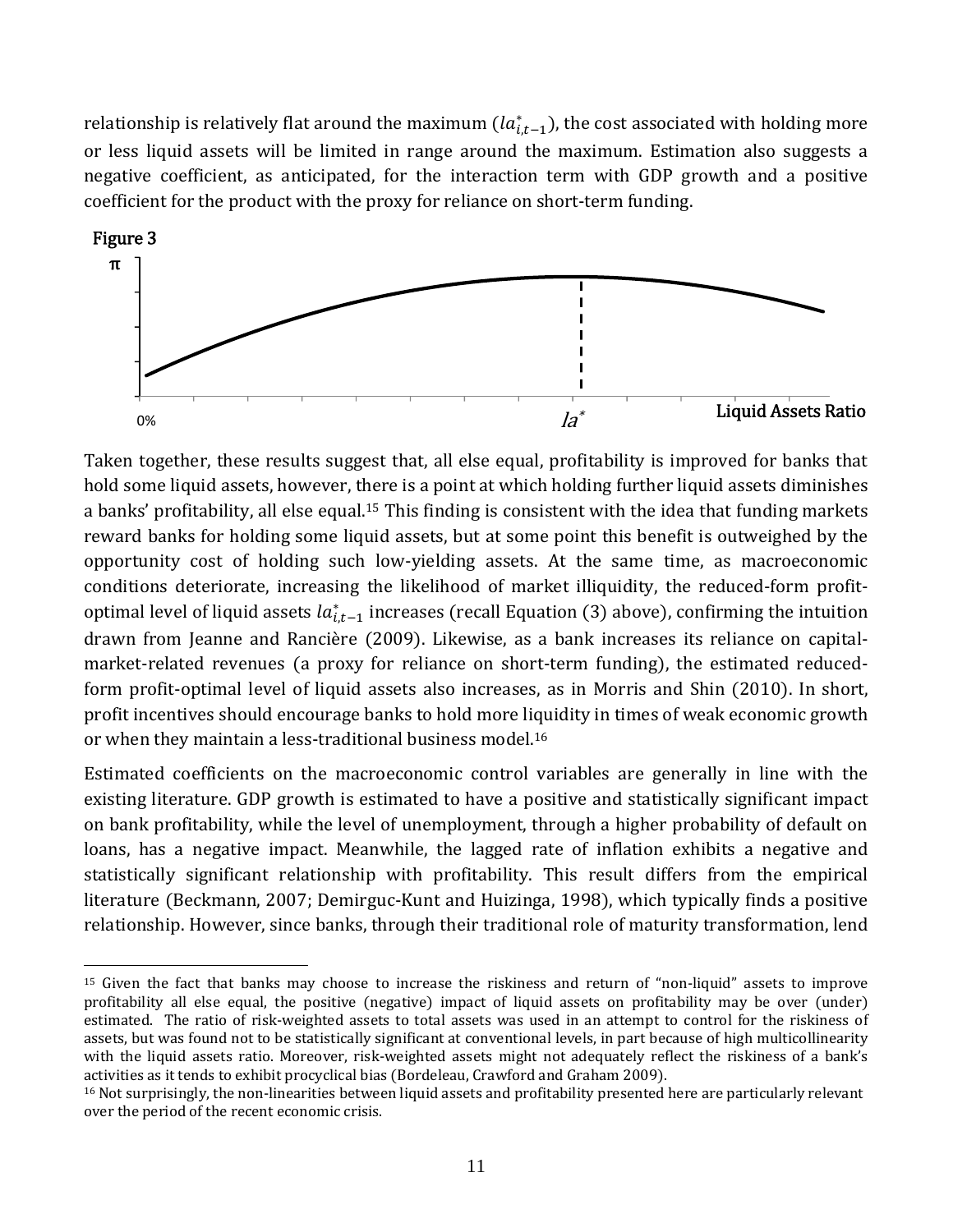long and borrow short, it is to be expected that higher inflation would decrease their margins and profitability.<sup>17</sup> Similarly, inflation can penalize banks through their holdings of longer-term lowyielding liquid assets.

In general, the baseline results are intuitively consistent with the related literature.

## *4.3 Some Robustness Checks*

1

In this section, the robustness of our key results is tested using a variety of alternative estimation specifications. First, return on assets (ROA) is used as an alternative measure of bank profitability. Using ROA as the dependent variable of the model, the estimated sign and significance of all variables remain consistent with the baseline specification, as shown in column 1 of Table A.3. The sole exception to this is leverage, which takes a negative estimated coefficient when regressed on ROA.18 This, however, makes sense conceptually, given the use of a different dependent variable. Consider an example where a bank increases its leverage by acquiring additional assets relative to a constant equity base. The estimation results suggest that, in this case, the additional assets would increase banks' net income relative to this constant equity base (i.e., ROE), but not in relation to the expanded level of assets (i.e., ROA).<sup>19</sup>

As a second robustness test of the baseline model, an alternative proxy for short-term funding reliance is interacted with the liquid assets ratio. As shown in column two of Table A.2, using the ratio of outstanding repurchase agreements to total liabilities gives the expected sign, but is not statistically significant.20

Column 3 of Tables A.2 and A.3, present results using risk‐weighted Tier 1 regulatory capital as an alternative measure of leverage or capital adequacy in lieu of simple balance sheet leverage. Given that the Tier 1 ratio is expressed as capital per risk‐weighted asset, the inverse of balance sheet leverage (assets to equity), its statistically significant negative (positive) coefficient with regard to ROE (ROA) gives the same interpretation as the baseline leverage results. Thus, overall, increasing assets (either risk-weighted or non-risk-weighted) relative to balance sheet or regulatory capital will improve bank profitability.

<sup>&</sup>lt;sup>17</sup> More specifically, consider the situation where a bank lends money at a certain rate of interest. If inflation rises going forward, the bank will still receive the same interest on the loan, while it will need to pay higher rates of interest (reflecting inflation) on their shorter-term borrowing.

<sup>&</sup>lt;sup>18</sup> Recall that leverage is measured as a multiple of equity, so increased leverage means less capital for a given level of assets.

<sup>19</sup> These findings are consistent with the "expected bankruptcy cost hypothesis" where the benefits of lower relative capital increase ROE despite higher associated funding costs.

<sup>&</sup>lt;sup>20</sup> Other potential proxies for short-term funding reliance were also tried, including the ratio of repos to total assets or total funding, as well as the ratio of total deposits to total assets, total liabilities or total funding. In each case, the estimated coefficient had the expected sign (positive for repo ratios and negative for deposit ratios), but was not statistically significant. Unfortunately, U.S. and Canadian regulatory bank data do not provide sufficient granularity to construct better measures of reliance on short‐term funding.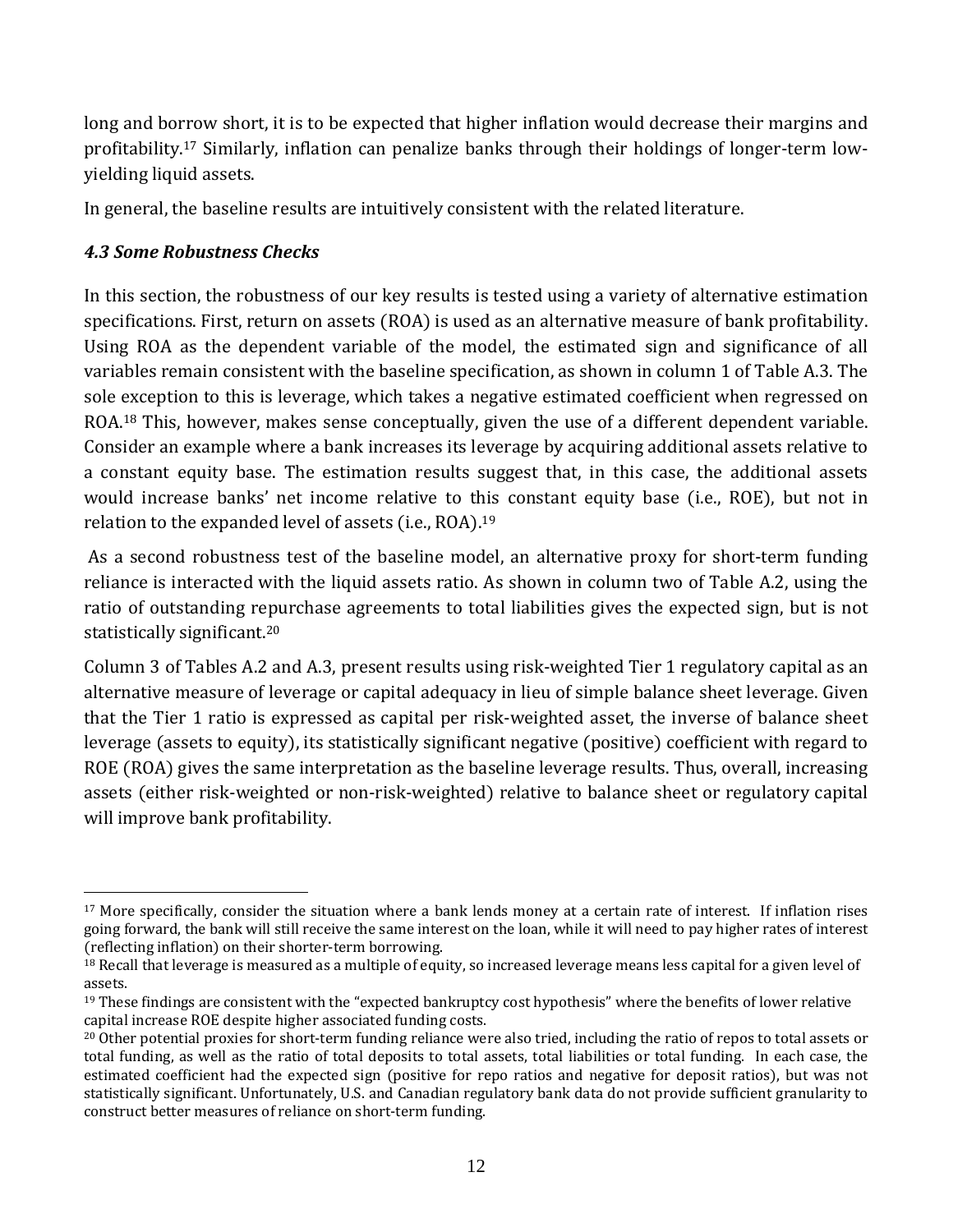Results of the baseline specification were also robust to the exclusion of the time dummy variables (see Tables A.4 and A.5). This alternative specification generally corroborates the baseline results, although it generates significantly decreased explanatory power, and the estimated impact of macroeconomic control variables is somewhat increased.

The baseline model was also estimated using two-stage least squares rather than GMM, giving qualitatively the same results.21

#### *4.4 Difference in the Impact of Liquidity for Canadian Relative to U.S. Banks*

To test whether Canadian bank profitability exhibits a different relationship toward holdings of liquid assets relative to U.S. banks, we introduce a country dummy variable for Canada interacted with the liquid assets ratio. Equations  $(1)$ ,  $(2)$  and  $(3)$  above become Equations  $(4)$ ,  $(5)$  and  $(6)$ , with *CAD* representing a dummy variable taking the value of one for Canadian banks and zero for U.S. banks. Estimation results are presented in Table A.6 with column one corresponding to the baseline specification referred to in the previous section (Column 1 of Table A.2).

$$
\pi_{i,t} = \alpha_0 + \alpha_1 la_{i,t-1} + \alpha_2 la_{i,t-1}^2 + \alpha_3 la_{i,t-1} \cdot stfunding_{i,t} + \alpha_4 la_{i,t-1} \cdot \dot{gd}p_{i,t} + \alpha_5 la_{i,t-1} \cdot \text{CAD} + X\beta + u_{i,t},
$$
\n(4)

$$
\frac{\partial \pi_{i,t}}{\partial la_{i,t-1}} = \alpha_1 + 2 * \alpha_2 la_{i,t-1} + \alpha_3 stfunding_{i,t} + \alpha_4 gdp_{i,t} + \alpha_5 CAD = 0,\tag{5}
$$

$$
la_{i,t-1}^* = \frac{-(\alpha_1 + \alpha_3 stfunding_{i,t} + \alpha_4 gdp_{i,t} + \alpha_5 CAD)}{2 * \alpha_2}.
$$
\n
$$
(6)
$$

Coefficients for the interactive dummy variable are estimated to be negative and statistically significant in the baseline specification. This result is robust with respect to the use of return on assets as the dependent variable, as shown in column 2 of Table A.6. In general, these findings suggest that, *ceteris paribus*, the level of liquid assets required to maximize profits is lower for banks in Canada than in the United States. However, this result may primarily reflect data issues. As mentioned previously, accounting differences tend to inflate total assets for Canadian banks, relative to their U.S. counterparts. Although an attempt has been made to reduce this divergence, the adjustment is imperfect and such structural dissimilarities could still exaggerate differences in the estimated impact of liquid assets on bank profitability in Canada relative to the United States. Moreover, the sample period used for estimation is significantly influenced by the recent financial crisis. Over this period, Canadian banks generally performed better than U.S. banks, producing comparatively more profits for a given level of liquid assets. Nonetheless, setting aside data

1

<sup>21</sup> Results available upon request.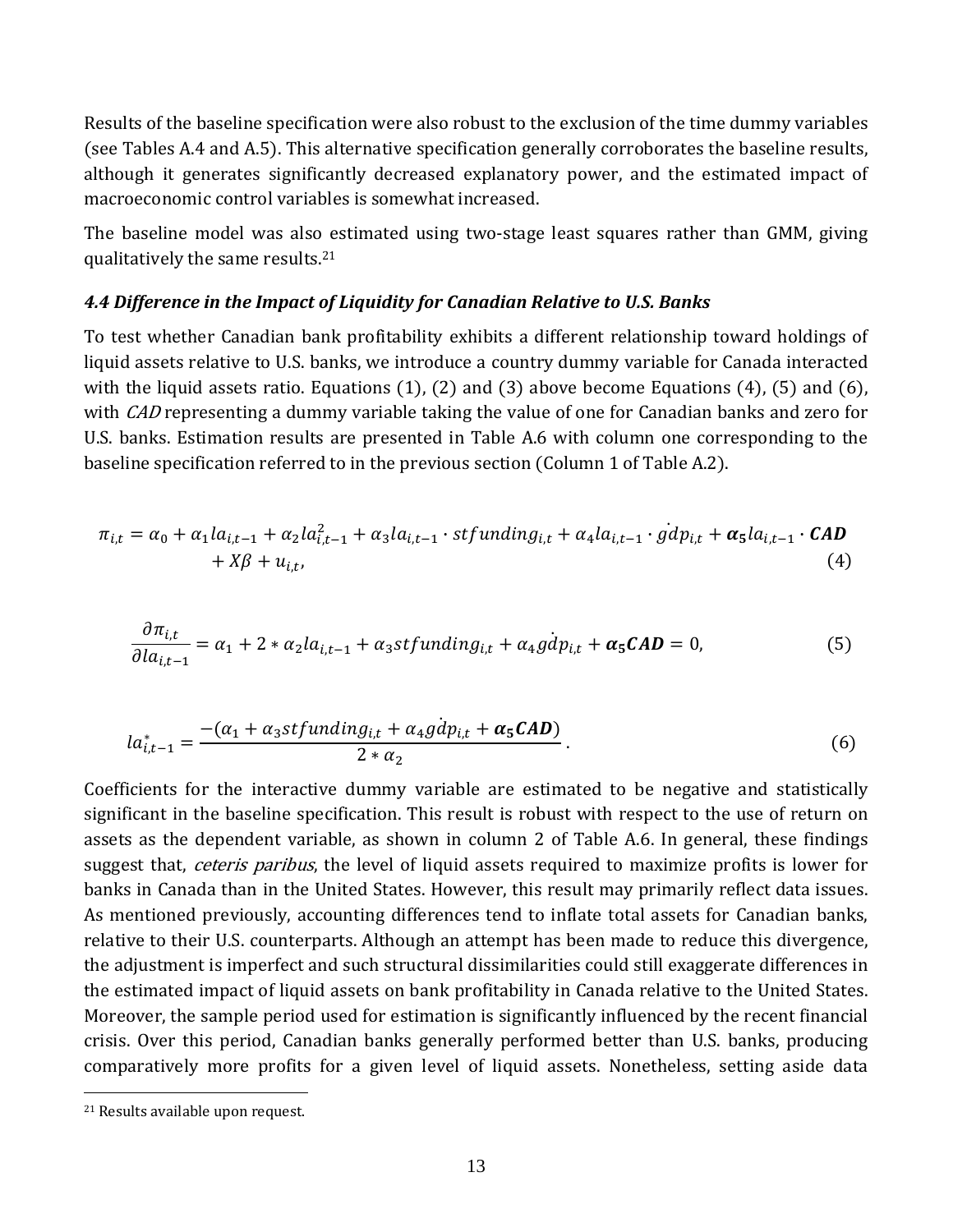concerns, this result could reflect differences in market perception across Canadian and U.S. banks. More specifically, investors and fund providers could demand that U.S. banks hold additional liquid assets in comparison to Canadian banks due to unobserved structural factors (e.g., regulatory framework, conservative management, universal banking model, etc.).

# *5.0 Conclusion and Policy Implications:*

This paper presents empirical evidence regarding the relationship between liquid asset holdings and profitability for a panel of Canadian and U.S. banks over the period of 1997 to 2009. In short, results suggest that a nonlinear relationship exists, whereby profitability is improved for banks that hold some liquid assets, however, there is a point beyond which holding further liquid assets diminishes a banks' profitability, all else equal. Conceptually, this result is consistent with the idea that funding markets reward a bank, to some extent, for holding liquid assets, thereby reducing its liquidity risk. However, this benefit is can eventually be outweighed by the opportunity cost of holding such comparatively low‐yielding liquid assets on the balance sheet.

At the same time, estimation results provide some evidence that the relationship between liquid assets and profitability depends on the bank's business model and the risk of funding market difficulties. Adopting a more traditional (i.e., deposit and loan-based) business model allows a bank to optimize profits with a lower level of liquid assets. Likewise, when the likelihood of funding market difficulties is low (proxied by economic growth), banks need to hold less liquid assets to optimize profits.

Although, to our knowledge, there is no existing literature addressing these specific issues, the empirical results presented in this paper are in line with similar concepts in the broader literature related to capital, credit risk and international reserves.

From a policy perspective, the results of this paper are highly relevant, particularly given ongoing regulatory reform following the recent financial crisis. As policymakers devise new standards establishing an appropriate level of liquidity for banks, helping to ensure adequate stability for the overall financial system, the empirical results of this paper suggest they should bear in mind the trade‐off between resilience to liquidity shocks and the cost of holding lower‐yielding liquid assets. While holding liquid assets will make banks more resilient to liquidity shocks, thus reducing the negative externalities they might impose on other economic agents, holding too many may impose a significant cost in terms of reduced profitability. Indeed, as retained earnings are the primary means of organic capital generation, low profits may prevent banks from expanding and extending additional credit to the real economy. These benefits and costs are equally applicable both for individual institutions and the financial system as a whole.

Preliminary results in this paper also suggest that Canadian banks may have needed to hold less liquid assets over the estimation period than did U.S. banks, in order to optimize profits. While this could perhaps point to favourable market perception of the regulatory framework and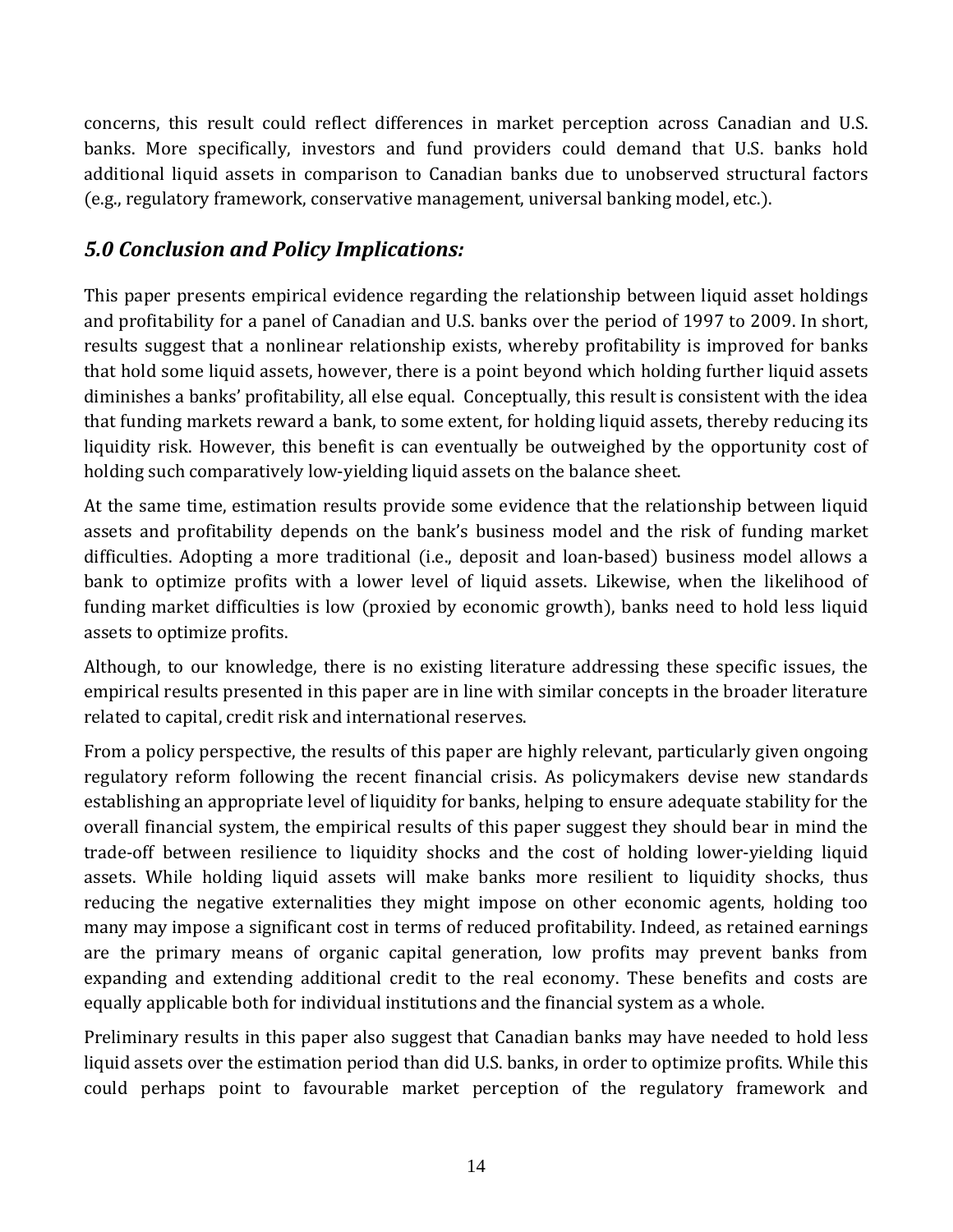conservative, universal banking model in Canada, these results should be interpreted with caution due to data concerns.

More generally, this paper marks a first attempt to empirically address the relationship between liquid assets and bank profitability. In interpreting the estimation results, it should be kept in mind that this work uses a reduced form model and, despite econometric adjustments, may not fully account for endogeneity between variables (e.g., availability of liquid assets). This is particularly important in terms of discussing any optimal level of liquid asset holdings relative to profits.

Going forward, this paper could serve as a stepping stone for additional work. One could apply the current framework to additional countries, perhaps focusing on those with and without pre‐ existing bank liquidity requirements. One could also explicitly model the determinants of bank liquid asset holdings or go one step further and establish a general equilibrium model including bank profitability and liquidity.

In any event, the current paper serves as an initialstep, highlighting an important, if elementary, relationship, relevant to the regulation of banks.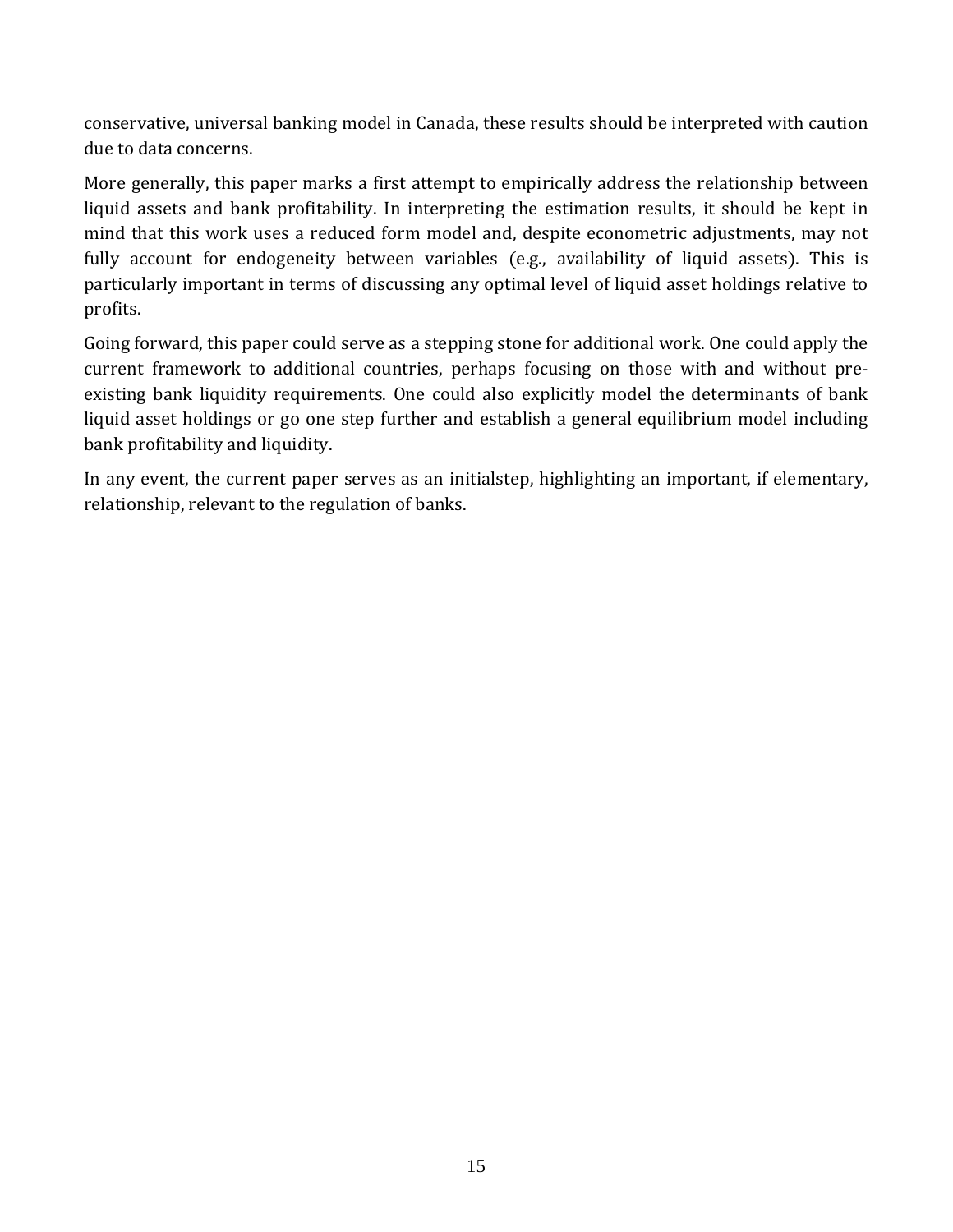# *Literature Cited:*

Aizenman, J., and Marion, N., (2003): "The High Demand For International Reserves In the Far East: What is Going On?" Journal of The Japanese and International Economies, 17(3), 370-400.

Anderson, T.W. (1951): "Estimating linear restrictions on regression coefficients for multivariate normal distributions" Annals of Mathematical Statistics, 22, 327–351.

Arellano, M. (1987): "Computing Robust Standard Errors for Within-Groups Estimators" *Oxford* Bulletin of Economics and Statistics, Vol. 49, pp. 431‐34.

Aspachs, O. E. Nier, M. Tiesset. (2005): "Liquidity, Banking Regulation and the Macroeconomy: Evidence on bank liquidity holdings from a panel of UK‐resident banks." Unpublished manuscript. BIS.

Bates, T., Kahle, K., and Stulz, R. (2008): "Why Do U.S. Firms Hold so Much More Cash than They Used to?" Fisher College of Business Working Paper No. 2007‐03‐006.

BCBS (2010): "Basel III: International framework for liquidity risk measurement, standards and monitoring", Bank for International Settlements. December 2010.

Berger, A. N. (1991): "Market Discipline in Banking" Proceedings of a Conference on Bank Structure and Competition (Federal Reserve Bank of Chicago), 419-37.

Berger, A.N. (1995): "The relationship between capital and earnings in banking" *Journal of Money*, Credit and Banking, Vol 27, No 2 (May 1995), pp. 432-456.

Bernanke, B. S. (2008): "Liquidity Provision by the Federal Reserve", Risk Transfer Mechanisms and Financial Stability Workshop, Basel, Switzerland, on May 29, 2008.

Bordeleau, E., Crawford, A. and Graham, C. (2009): "Regulatory Constraints on Bank Leverage: Issues and Lessons from the Canadian Experience" Bank of Canada Discussion Paper 2009‐15.

Calvo, G. A. (1998): "Capital Flows and Capital-Market Crises: The simple economics of Sudden Stops" *Journal of Applied Economics*, Vol. 1, No. 1, 35-54.

Demirguc-Kunt, A., and Huizinga, H. (1998): "Determinants of Commercial Bank Interest Margins and Profitability" Policy Research Working Paper 1900, World Bank.

Demirguc-Kunt, A., and Huizinga, H. (2000): "Financial Structure and Bank Profitability" Policy Research Working Paper 2430, World Bank.

Foley, F., Hartzell, J., Titman, S., and Twite, G. (2007): "Why do firms hold so much cash? A taxbased explanation" Journal of Financial Economics 86, 579‐607.

Gauthier, C., He, Z., Souissi, M. (2010): "Understanding Systemic Risk: The Trade-Offs between Capital, Short-Term Funding and Liquid Asset Holdings" Bank of Canada Working Paper 2010-29.

Gilbert, R. A. (1990): "Market Discipline of Bank Risk: Theory and Evidence." Federal Reserve Bank of St. Louis Review 72 (January/February 1990), 3-18.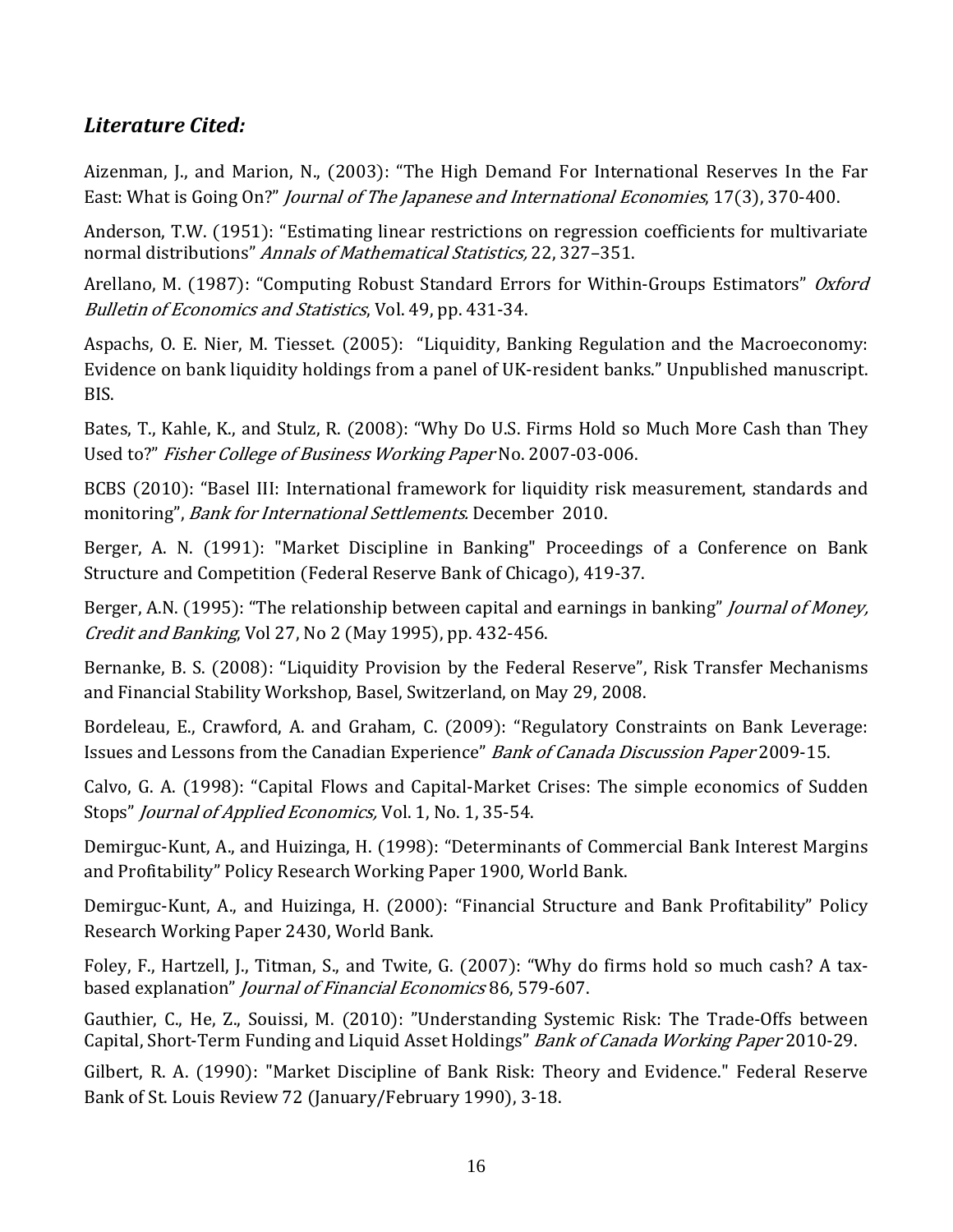Goddard, J., Molyneux, P. and Wilson, J. O.S. (2004): "Dynamics of Growth and Profitability in Banking" *Journal of Money, Credit and Banking*, Vol 36, No. 6 (December 2004) pp. 1069-1090.

Hansen, L.P. (1982): "Large sample properties of generalized method of moments estimators" Econometrica, 50, pp. 1029–1054.

Jeanne, O., and Rancière, R. (2009): "The Optimal Level of International Reserves For Emerging Market Countries a New Formula and Some Applications" C.E.P.R. Discussion Paper 6723.

Jensen, M., (1986): "Agency costs of free cash flow, corporate finance and takeovers" American Economic Review 76, 323‐329.

Kleibergen, F., and Paap, R. (2006): "Generalized Reduced Rank Tests Using the Singular Value Decomposition" *Journal of Econometrics*, Vol. 133, pp. 97-126.

Kleibergen, F., and Schaffer, M.E. (2007): "ranktest: Stata module for testing the rank of a matrix using the Kleibergen‐Paap rk statistic" http://ideas.repec.org/c/boc/bocode/s456865.html

Longworth, D. (2010): "Bank of Canada Liquidity Facilities: Past, Present, and Future", Remarks by David Longworth C.D. Howe Institute, 17 February 2010.

Miller, M., and Orr, D. (1966): "A model of the demand for money by firms", Quarterly Journal of Economics 80, 413‐435.

Modigliani, F., and Miller, M. (1958): "The Cost of Capital, Corporation Finance and the Theory of Investment" American Economic Review, 48 (3), 261–297.

Modigliani, F., and Miller, M. (1963):"Corporate income taxes and the cost of capital: a correction" American Economic Review, 53 (3), 433-443.

Molyneux, P., and Thornton, J. (1992): "Determinants of European bank profitability: A note" Journal of Banking and Finance, 16, 1173‐1178.

Morris, S., and Shin, H. Song. (2010): "Illiquidity Component of Credit Risk", Working Paper, Princeton University.

Newey, W.K., and West, K.D. (1994): "Automatic Lag Selection in Covariance Matrix Estimation" Review of Economic Studies, Vol. 61, No. 4, pp. 631‐653.

Opler, T., Pinkowitz, L., Stulz R., and Williamson, R. (1999): "The determinants and implications of corporate cash holdings" Journal of Financial Economics 52, 3‐46.

Sargan, J. D. (1958): "The estimation of economic relationships using instrumental variables" Econometrica, 26, pp. 393-415.

Schaffer, M.E. (2007): "xtivreg2: Stata module to perform extended IV/2SLS, GMM and AC/HAC, LIML and k‐class regression for panel data models" http://ideas.repec.org/c/boc/bocode/s456501.html.

Stiglitz, J. (2006): "Making Globalization Work", W.W. Norton.

Wooldridge, J. (2002): "Econometric Analysis of Cross Section and Panel Data", MIT Press.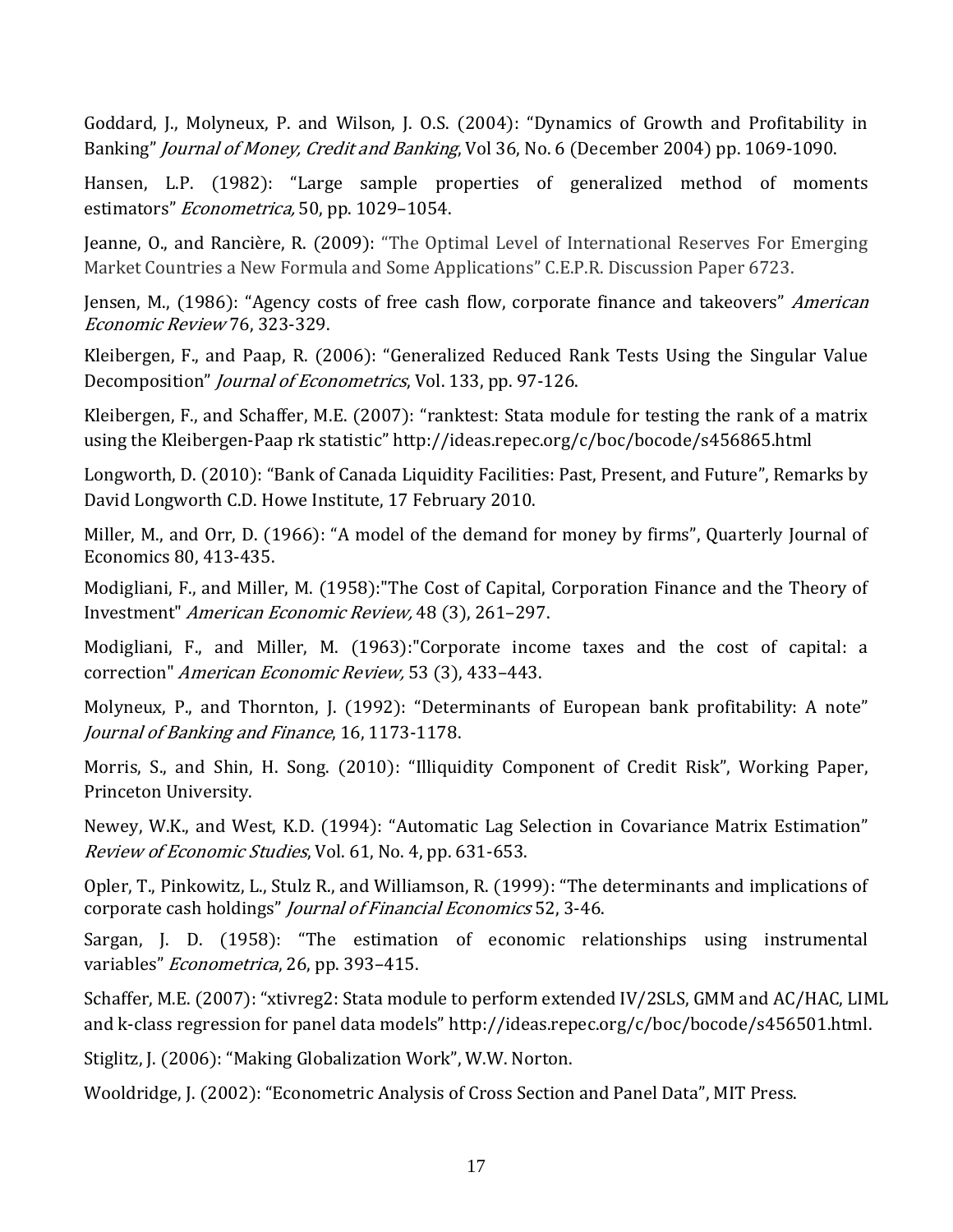Working Group 1 of the G20 (2009): "Enhancing Sound Regulation and Strengthening Transparency" Final Report, March 25, 2009.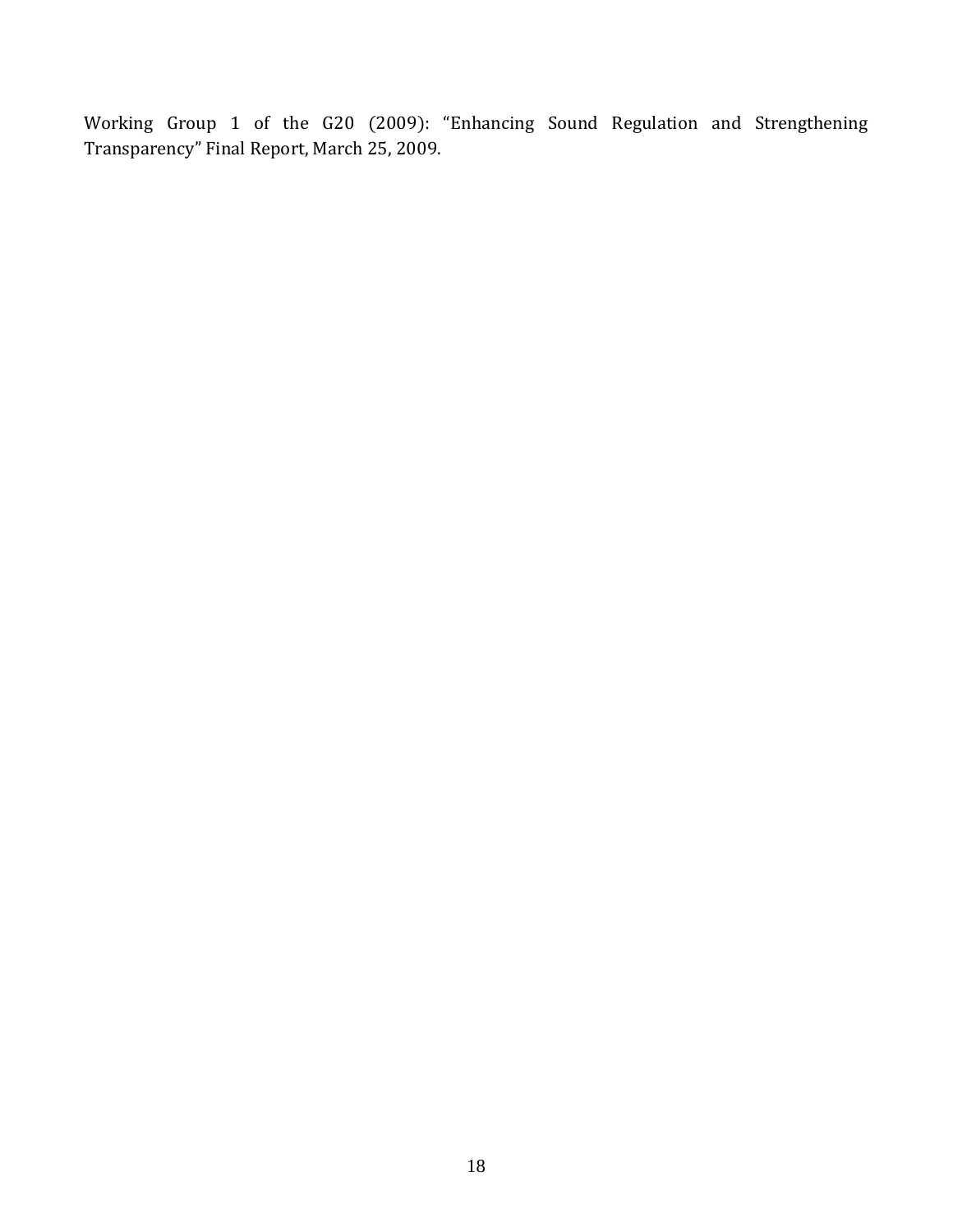# *Appendix A:*

| Table A.1: Variable definitions and descriptive statistics |                                                                                |          |           |  |
|------------------------------------------------------------|--------------------------------------------------------------------------------|----------|-----------|--|
| Symbol                                                     | <b>Definitions</b>                                                             | Sample   | Standard  |  |
|                                                            |                                                                                | mean     | Deviation |  |
| <b>ROE</b>                                                 | Pre-tax annualized return on total shareholders' equity                        | 0.1799   | 0.1276    |  |
| <b>ROA</b>                                                 | Pre-tax annualized return on total assets                                      | 0.0154   | 0.008578  |  |
| gdp                                                        | Quarter-over-quarter growth rate of real GDP                                   | 0.01194  | 0.007913  |  |
| cpi                                                        | Quarter-over-quarter growth rate of core CPI (core inflation rate)             | 0.005988 | 0.006014  |  |
| Unemployment                                               | Unemployment rate                                                              | 5.3539   | 1.1353    |  |
| Leverage                                                   | Ratio of total assets to total shareholders' equity                            | 12.6958  | 4.6222    |  |
| Tier1                                                      | Tier 1 capital ratio (Tier 1 capital as a share of risk-weighted assets        | 0.09673  | 0.02262   |  |
|                                                            | - Basel I definition for U.S. banks; For Canadian banks Basel I                |          |           |  |
|                                                            | definition until 2007Q1 and Basel II definition from 2007Q2 on). <sup>22</sup> |          |           |  |
| la                                                         | Liquid assets as a share of total assets. <sup>23</sup>                        | 0.1926   | 0.09320   |  |
| Mkt_income                                                 | Trading- and investment-banking-related revenues as a share of                 | 0.03394  | 0.05570   |  |
|                                                            | gross income (interest income and non-interest income) $24$                    |          |           |  |
| Repos                                                      | Reverse repurchase agreements as a share of total liabilities                  | 0.07928  | 0.06322   |  |

Table A.1: Variable definitions and descriptive statistics

| Table A.2: Estimation Results with Bank and Time Fixed-Effects - Return-on-Equity |              |              |              |
|-----------------------------------------------------------------------------------|--------------|--------------|--------------|
|                                                                                   | (1)          | (2)          | (3)          |
| VARIABLES                                                                         | <b>ROE</b>   | ROE          | <b>ROE</b>   |
|                                                                                   |              |              |              |
| unemployment                                                                      | $-0.0397***$ | $-0.0379***$ | $-0.0531***$ |
| gdp                                                                               | $3.132***$   | $3.523***$   | 4.082***     |
| $c p_{t-1}$                                                                       | $-0.0286$    | $-0.0165$    | $-0.474$     |
| $la_{t-1}$                                                                        | $0.695***$   | $0.615***$   | $0.948***$   |
| $la_{t-1}^2$                                                                      | $-1.006***$  | $-0.763***$  | $-1.112***$  |
| $la_{i,t-1}$ mkt_income <sub>i,t</sub>                                            | 1.783**      |              | $1.965**$    |
| $la_{i,t-1} repos_{i,t}$                                                          |              | 0.332        |              |
| $la_{i,t-1}gdp_{i,t}$                                                             | $-16.98***$  | $-18.40***$  | $-22.34***$  |
| $leverage_{t-1}$                                                                  | $0.00747***$ | $0.00603***$ |              |
| $Tier1_{t-1}$                                                                     |              |              | $-1.068***$  |
|                                                                                   |              |              |              |
| <b>Observations</b>                                                               | 2875         | 2877         | 2835         |
| R-squared                                                                         | 0.580        | 0.577        | 0.581        |
| R-bar                                                                             | 0.562        | 0.559        | 0.563        |
| p-value of Hansens J-Statistic                                                    | 0.373        | 0.449        | 0.743        |
| p-value of underidentification LM statistic                                       | 0.000        | 0.000        | 0.000        |

<sup>22</sup> U.S. banks have not yet officially adopted Basel II.

<sup>&</sup>lt;sup>23</sup> Liquid assets are defined as: cash and equivalents, deposits at other financial institutions, government and government‐guaranteed securities.

 $24$  More specifically, market-related income is defined as "trading income", "fees and commissions from securities brokerage" and "investment banking advisory and underwriting fees and commissions", based on available data.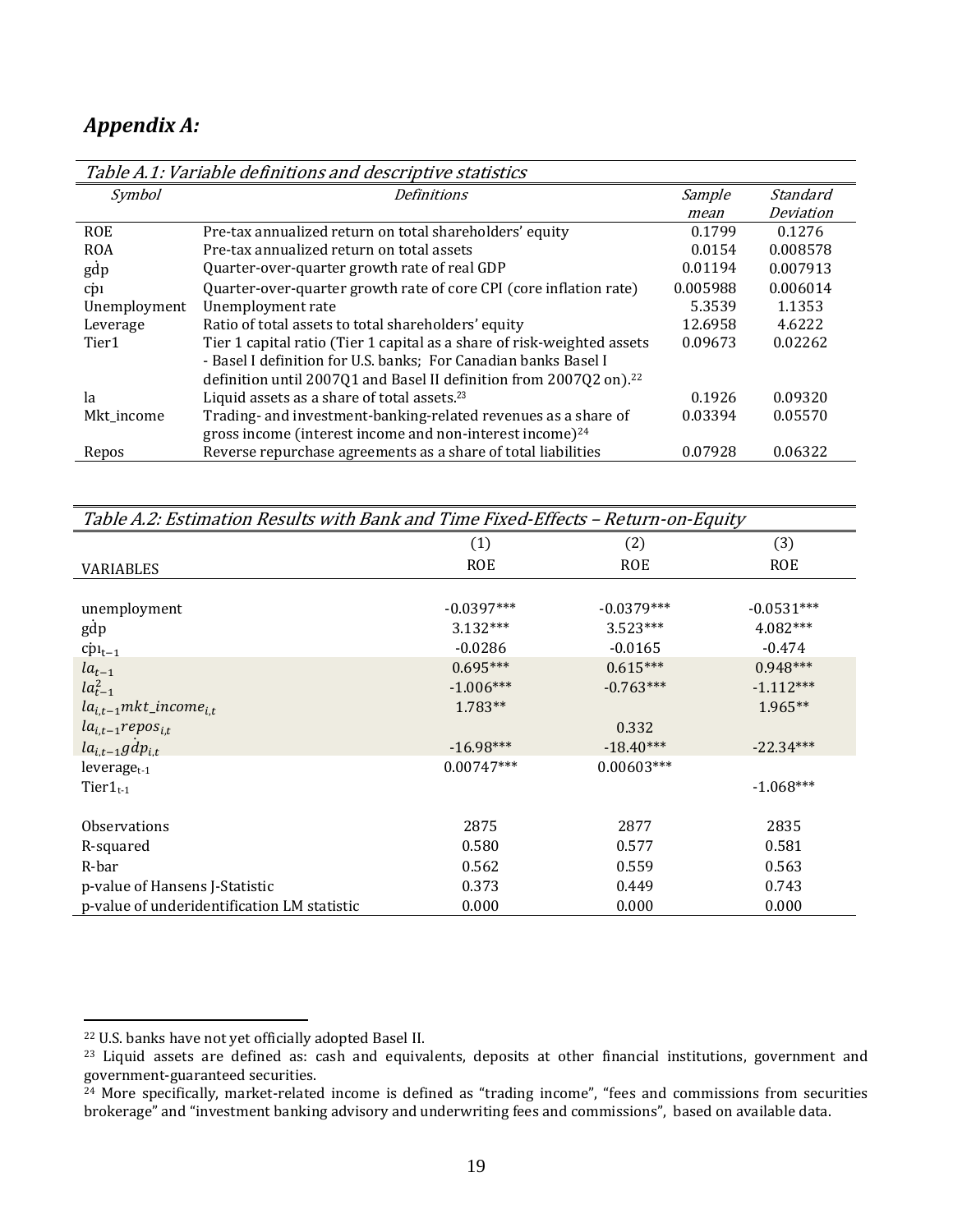| Table A.3: Estimation Results with Bank and Time Fixed-Effects - Return-on-Assets |               |                |               |
|-----------------------------------------------------------------------------------|---------------|----------------|---------------|
|                                                                                   | (1)           | (2)            | (3)           |
| VARIABLES                                                                         | <b>ROA</b>    | <b>ROA</b>     | <b>ROA</b>    |
|                                                                                   |               |                |               |
| unemployment                                                                      | $-0.00338***$ | $-0.00320***$  | $-0.00373***$ |
| gdp                                                                               | $0.356***$    | $0.386***$     | $0.370***$    |
| $c p_{t-1}$                                                                       | 0.0253        | 0.0309         | 0.0204        |
| $la_{t-1}$                                                                        | $0.0674***$   | $0.0611***$    | $0.0574***$   |
| $la_{t-1}^2$                                                                      | $-0.0838***$  | $-0.0643***$   | $-0.0785***$  |
| $la_{i,t-1}mkt\_income_{i,t}$                                                     | $0.0977**$    |                | $0.122**$     |
| $la_{i,t-1}$ repos <sub>i,t</sub>                                                 |               | 0.0171         |               |
| $la_{i,t-1}gdp_{i,t}$                                                             | $-1.872***$   | $-2.012***$    | $-1.938***$   |
| leverage $t-1$                                                                    | $-0.000306**$ | $-0.000358***$ |               |
| $Tier1_{t-1}$                                                                     |               |                | $-0.0112$     |
|                                                                                   |               |                |               |
| <b>Observations</b>                                                               | 2875          | 2877           | 2835          |
| R-squared                                                                         | 0.788         | 0.786          | 0.788         |
| R-bar                                                                             | 0.779         | 0.777          | 0.779         |
| p-value of Hansens J-Statistic                                                    | 0.186         | 0.233          | 0.725         |
| p-value of underidentification LM statistic                                       | 7.66e-06      | 6.35e-06       | 5.45e-06      |

| Table A.4: Estimation Results with Bank Fixed-Effects <sup>25</sup> – Return-on-Equity |              |              |              |
|----------------------------------------------------------------------------------------|--------------|--------------|--------------|
|                                                                                        | (1)          | (2)          | (3)          |
| <b>VARIABLES</b>                                                                       | <b>ROE</b>   | <b>ROE</b>   | <b>ROE</b>   |
|                                                                                        |              |              |              |
| unemployment                                                                           | $-0.0272***$ | $-0.0240***$ | $-0.0343***$ |
| gdp                                                                                    | $6.442***$   | 6.848***     | $6.672***$   |
| $\text{cpl}_{t-1}$                                                                     | $-3.973***$  | $-3.971***$  | $-4.570***$  |
| $la_{t-1}$                                                                             | $1.059***$   | $0.998***$   | $1.352***$   |
| $la_{t-1}^2$                                                                           | $-1.111**$   | $-0.863***$  | $-1.316***$  |
| $la_{i,t-1}$ mkt_income <sub>i.t</sub>                                                 | $2.001**$    |              | $2.154**$    |
| $la_{i,t-1}$ repos <sub>i,t</sub>                                                      |              | 0.272        |              |
| $la_{i,t-1}gdp_{i,t}$                                                                  | $-20.51***$  | $-21.35***$  | $-22.88***$  |
| $leverage_{t-1}$                                                                       | $0.00835***$ | $0.00575***$ |              |
| $Tier1_{t-1}$                                                                          |              |              | $-0.791***$  |
|                                                                                        |              |              |              |
| <b>Observations</b>                                                                    | 2875         | 2877         | 2835         |
| R-squared                                                                              | 0.112        | 0.107        | 0.114        |
| R-bar                                                                                  | 0.0885       | 0.0833       | 0.0909       |
| p-value of Hansens J-Statistic                                                         | 0.450        | 0.522        | 0.765        |
| p-value of underidentification LM statistic                                            | 0.000273     | 5.05e-05     | 0.000134     |

 $^{25}$  In the case of bank fixed-effects only, the variance-covariance matrix is made robust to autocorrelation and heteroskedasticity using the Arellano (1987) method as suggested by Wooldridge (2002).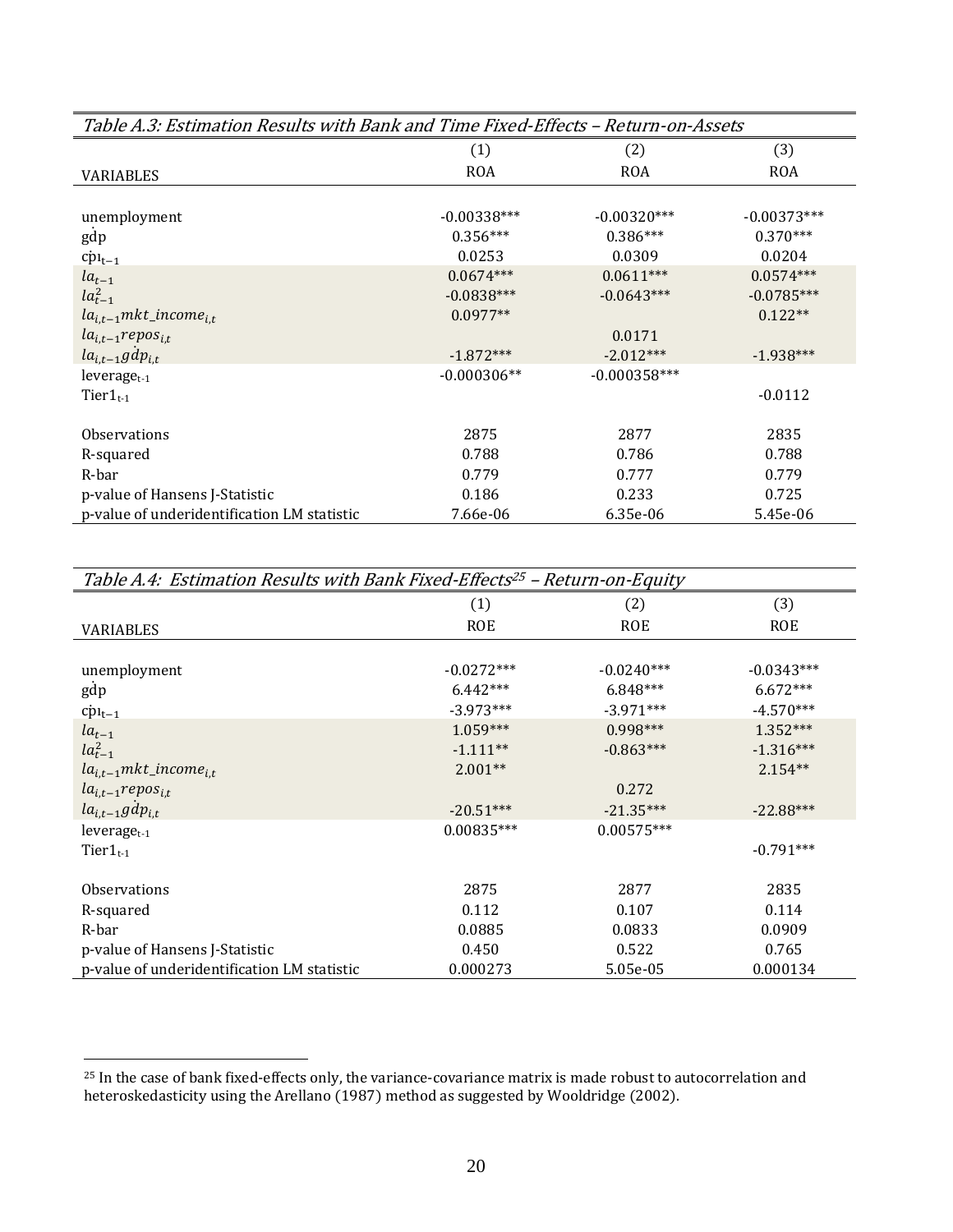| Table A.5: Estimation Results with Bank Fixed-Effects – Return-on-Assets |               |                |               |
|--------------------------------------------------------------------------|---------------|----------------|---------------|
|                                                                          | (1)           | (2)            | (3)           |
| <b>VARIABLES</b>                                                         | <b>ROA</b>    | <b>ROA</b>     | <b>ROA</b>    |
|                                                                          |               |                |               |
| unemployment                                                             | $-0.00210***$ | $-0.00184***$  | $-0.00207***$ |
| gdp                                                                      | $0.548***$    | $0.581***$     | $0.534***$    |
| $\text{cpl}_{t-1}$                                                       | $-0.368***$   | $-0.365***$    | $-0.378***$   |
| $la_{t-1}$                                                               | $0.0945***$   | $0.0880***$    | $0.0889***$   |
| $la_{t-1}^2$                                                             | $-0.0992***$  | $-0.0788***$   | $-0.104***$   |
| $la_{i,t-1}$ mkt_income <sub>i.t</sub>                                   | $0.124**$     |                | $0.142**$     |
| $la_{i,t-1} repos_{i,t}$                                                 |               | 0.0162         |               |
| $la_{i,t-1}gdp_{i,t}$                                                    | $-1.813***$   | $-1.915***$    | $-1.773***$   |
| leverage $t-1$                                                           |               |                | 0.0171        |
| Tier $1_{t-1}$                                                           | $-0.000363**$ | $-0.000453***$ |               |
|                                                                          |               |                |               |
| <b>Observations</b>                                                      | 2875          | 2877           | 2835          |
| R-squared                                                                | 0.175         | 0.169          | 0.174         |
| R-bar                                                                    | 0.153         | 0.147          | 0.152         |
| p-value of Hansens J-Statistic                                           | 0.164         | 0.197          | 0.392         |
| p-value of underidentification LM statistic                              | 0.000273      | 5.05e-05       | 0.000134      |

Table A.6: Estimation Results with Country Dummy Variable<sup>26</sup> – Return on Equity and Return on Assets

|                                             | (1)          | (2)           |
|---------------------------------------------|--------------|---------------|
| <b>VARIABLES</b>                            | <b>ROE</b>   | <b>ROA</b>    |
|                                             |              |               |
| unemployment                                | $-0.0388***$ | $-0.00331***$ |
| gdp                                         | $3.171***$   | $0.350***$    |
| $c p_{t-1}$                                 | 0.00381      | 0.0221        |
| $la_{t-1}$                                  | $0.748***$   | $0.0678***$   |
| $CAD * la_{t-1}$                            | $-0.413*$    | $-0.0293*$    |
| $la_{t-1}^2$                                | $-1.090***$  | $-0.0862***$  |
| $la_{i,t-1}$ mkt_income <sub>i.t</sub>      | $1.837**$    | $0.100**$     |
| $la_{i,t-1}gdp_{i,t}$                       | $-16.60***$  | $-1.782***$   |
| $leverage_{t-1}$                            | $0.00783***$ | $-0.000298**$ |
| <b>Observations</b>                         | 2875         | 2875          |
| R-squared                                   | 0.580        | 0.788         |
| R-bar                                       | 0.562        | 0.779         |
| p-value of Hansens J-Statistic              | 0.547        | 0.237         |
| p-value of underidentification LM statistic | 0.00602      | 0.00602       |

<sup>26</sup> Bank and time fixed‐effects.